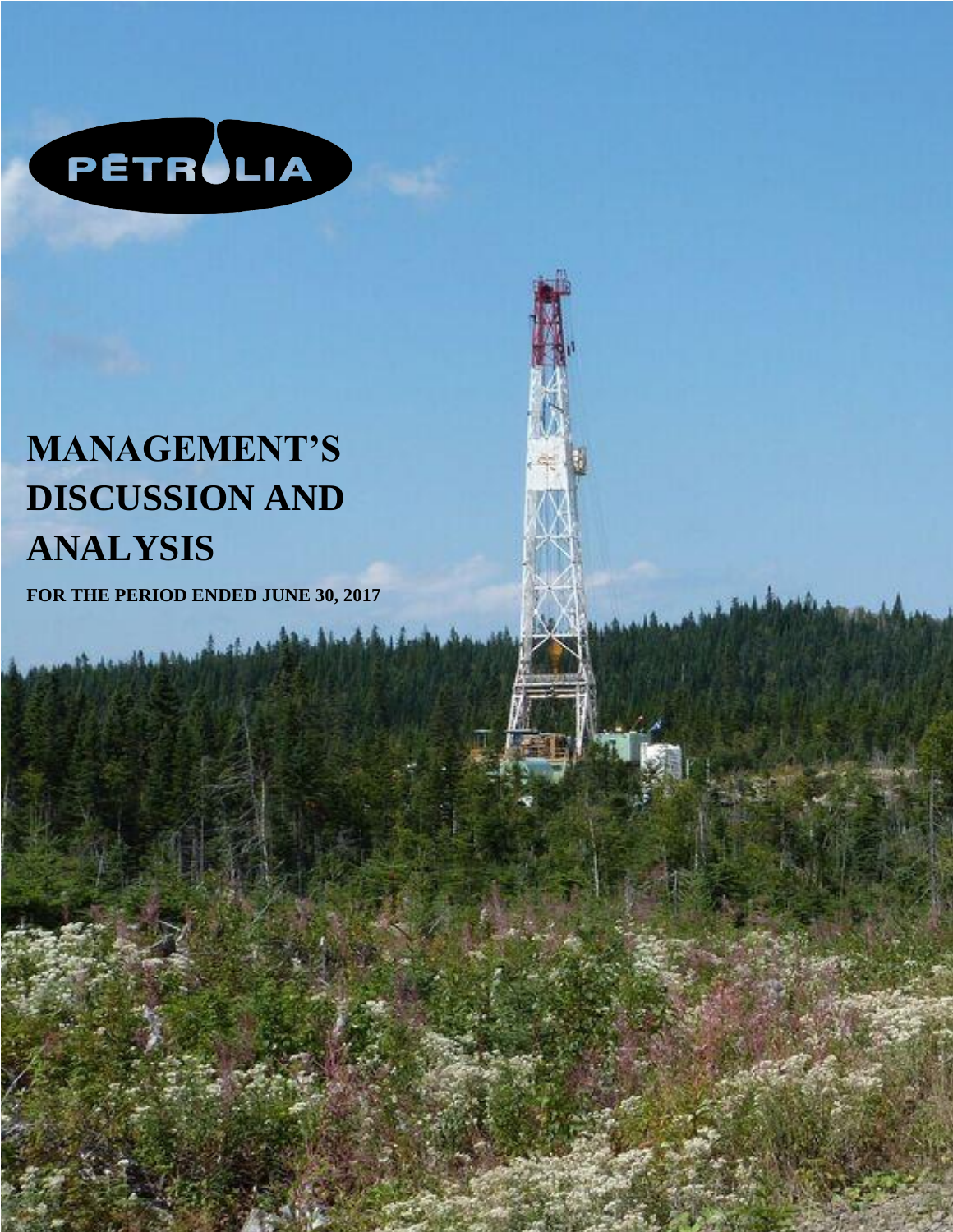This management's discussion and analyis ("MD&A") provides a review by management of the financial position and consolidated results of Pétrolia Inc. ("Pétrolia" or the "Company") for the six-month period ended June 30, 2017 compared with the six-month period ended June 30, 2016. This MD&A is dated August 29, 2017 and should be read in conjunction with the unaudited condensed interim consolidated financial statements and the accompanying notes for the six-month period ended June 30, 2017 as well as the audited annual financial statements and the MD&A for the year ended December 31, 2016 available on the Company's website, www.petrolia-inc.com, or on SEDAR, www.sedar.com. The financial statements have been prepared in accordance with International Financial Reporting Standards (IFRS). The reporting currency is the Canadian dollar (C\$) and all amounts are presented in Canadian dollars.

## **1. COMPANY'S INCORPORATION AND MISSION**

Incorporated under Part IA of the Québec *Companies Act* and governed by the provisions of the Québec *Business Corporations Act*, Pétrolia is an oil and gas exploration company. It has been listed on the TSX Venture Exchange since February 16, 2005, under the symbol PEA.

The Company's oil and gas properties are in the exploration stage, and the Company's long-term profitability depends in part on the costs and success of the exploration programs and subsequent development. The Company has yet to determine whether its properties contain economically feasible reserves. The Company is primarily engaged in exploration and development under oil and gas exploration licences it owns and in which it has an interest. In pursuing its objectives, the Company is required to enter into partnership agreements specific to the oil and gas industry.

## **2. STRATEGIC OBJECTIVES AND PLANS**

The Company aims to discover marketable oil resources and put them into production as quickly as possible, with a view to ensuring profitability. The Company pursues this objective while ensuring its operations meet personal safety standards and factor in environmental and social impacts.

Pétrolia achieves this objective by securing promising licences and associating with partners with the necessary technical and financial expertise. The Company drills wells on the basis of scientific expertise and employs leading drilling techniques in accordance with industry best practices. Occupational and community health and safety are key concerns for the Company in the planning and performance of exploration work. Special attention is also paid to local community and business relationships, as well as environmental protection.

Pétrolia is a responsible Québec oil company with the goal of producing oil and natural gas in Québec.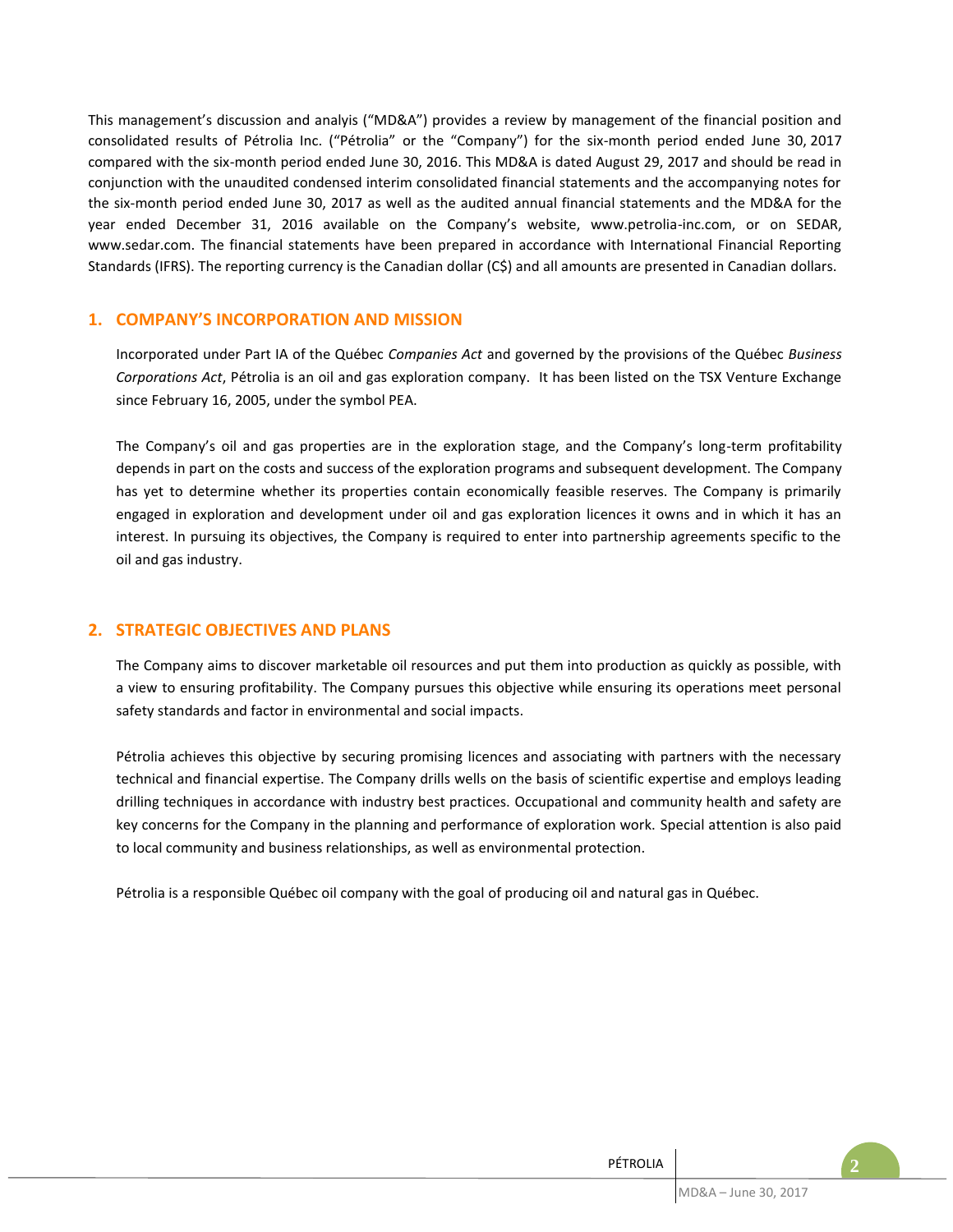## **3. HIGHLIGHTS AND RECENT DEVELOPMENTS**

## **Amalgamation with Pieridae Energy**

#### **Arrangement**

The Company announced on May 15, 2017 that it has entered into an initial agreement with Pieridae Energy Limited ("Pieridae"), a private Canadian corporation, providing for an amalgamation by way of plan of arrangement (the "Arrangement") pursuant to which Pétrolia and Pieridae will amalgamate to form a new entity to be named Pieridae Energy Limited (the Amalgamated Entity). The completion of the Arrangement will result in a reverse takeover of the Company as defined in the policies of the TSX Venture Exchange. Completion of the Arrangement is subject to, among other things, the closing of a private placement, approval of the Exchange, final court approval and approval of Pétrolia and Pieridae shareholders.

This agreement will enable the Amalgamated Entity to strategically position itself in the North American equity markets as a developing fully integrated energy company, from upstream production to the sale of liquefied natural gas (LNG). Pieridae's Goldboro LNG facility project, combined with the resource potential held by Pétrolia, constitutes an opportunity for investors to participate in the growth and development of Canada's only integrated LNG facility holding key permits and approvals for its current stage of development. It is expected that the combined expertise and diversification of the two companies will provide the new entity with the potential of an effective and sustainable long-term growth plan.

The Arrangement will also allow Pétrolia shareholders an opportunity to participate in the LNG industry through the development of an integrated energy company and provide the means for an accelerated exploration of Pétrolia's properties while offering a long-term market for any gas production. Pétrolia's shareholders will receive an immediate premium and considerable potential upside when correlated against similar corporate situations in the North America equity markets this past year.

The amalgamated entity will maintain offices in Calgary, Québec City and Halifax. The Boards of Directors of each of Pieridae and Pétrolia have unanimously approved the Arrangement and determined that it is in the best interests of their respective shareholders.

The Arrangement was amended on August 24, 2017 to modify certain provisions of the initial agreement entered into on May 15, 2017. Further to the agreement with the Government of Québec in the Anticosti matter, both parties agreed to modify the first step of the initial agreement to have a cash dividend declared by the Company to non-dissenting Company shareholders at the time of the Arrangement instead of the issuance of the preferred shares, as set out in the initial agreement. Such dividend will be of an aggregate amount of \$9,012,002, or \$0.0831 per Company share, and will be paid out by the Company on the closing date of the Arrangement. This amount is equal to 50% of the Anticosti settlement amount, net of any tax expense. Furthermore, considering the reduction in the Pieridae private placement and the \$20,500,000 compensation to be received by the Company further to the agreement with the Government of Québec regarding the Anticosti matter, both parties agreed to lower the exchange ratio by which each Pieridae shareholder will receive Amalgamated Entity shares for each of their shares from approximately 2.74, under the initial agreement, to approximately 2.21. Following this amendment, the exchange ratio for the shares of the Company represents 286% of the share price on the May 12, 2017 closing date, thereby pricing the Company shares at \$0.47.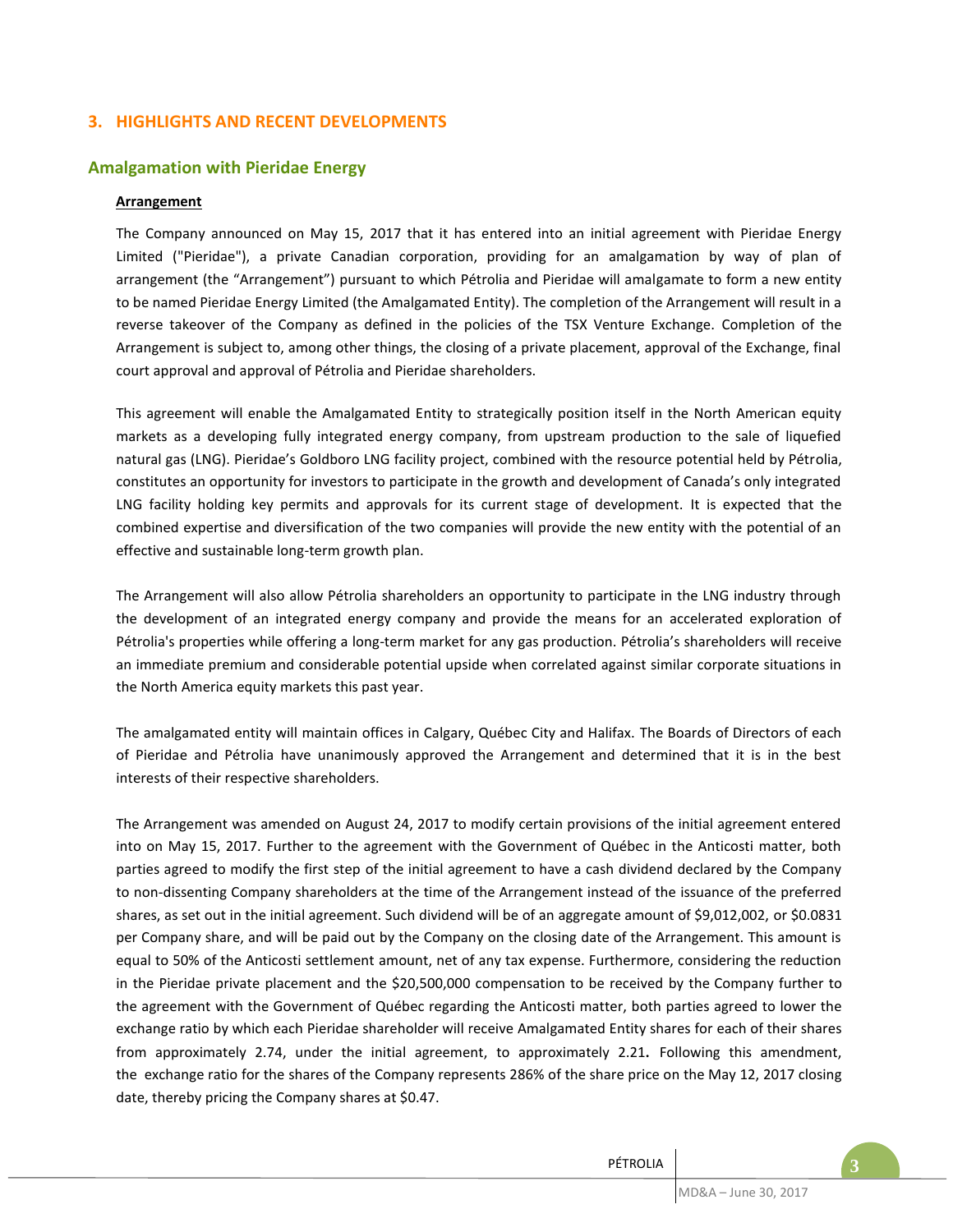To sum up, following the amendment to the initial agreement signed on August 24, 2017:

- **Each Pétrolia share will have a theoretical value of \$0.47.**
- **Each non-dissident Pétrolia shareholder will receive a cash dividend of \$0.0831 per common share at** the closing of the Arrangement;
- **Pieridae shareholders will receive, for each of their shares in Pieridae, approximately 2.21 shares of** the Amalgamated Entity.

Subsequently, the common shares will be consolidated on a twelve for one basis. Upon completion of the Arrangement, it is expected that Pétrolia shareholders will hold 18.40% of the outstanding common shares of the Amalgamated Entity and Pieridae shareholders will hold 81.60%.

Subject to the closing of the transaction, Mr. Alfred Sorensen will serve as Chief Executive Officer of the amalgamated entity while Mr. Thomas Dawson will serve as President of LNG. Mr. Martin Belanger, currently the Interim CEO of Pétrolia, will assume the role of President, Production, and Mr. Mario Racicot, the current Chief Financial Officer and Corporate Secretary of Pétrolia will assume the role of Chief Financial Officer of the amalgamated entity.

## **Private placement**

Pursuant to the initial agreement entered into on May 15, 2017, Pieridae had agreed to use reasonable commercial efforts to complete, on or before closing of the Arrangement, a private placement of Pieridae subscription receipts at a price of \$12.50 per subscription receipt for minimum gross proceeds of \$50,000,000, comprising approximatively \$43,700,000 in cash and \$6,300,000 as consideration for the conversion of Pieridae debentures, subject to any over-allotment.

The Arrangement was amended on August 24, 2017 to modify certain provisions of the initial agreement entered into on May 15, 2017. The two parties agreed to reduce the Pieridae private placement amount given the \$20,500,000 compensation to be received by the Company further to the agreement with the Government of Québec regarding the Anticosti matter and the conversion of a Pieridaie accounts payable into a long-term liability. On August 25, 2017, Pieridae Energy Limited closed a private placement of subscription receipts at a price of \$12.50 per subscription receipt for gross proceeds of \$25,651,625, comprising a cash amount of \$24,632,500 and \$1,019,125 in subscription receipts issued to agents as commission. Furthermore, the full amount of the Pieridaie debenture of US\$5,000,000 will be converted into Pieridaie shares immediately before the closing of the Arrangement. Each subscription receipt will be automatically converted into one Pieridae share immediately prior to the completion of the Arrangement. These Pieridae shares will be exchanged for common shares of the Amalgamated Entity when the Arrangement is completed.

The net proceeds of the private placement will be used to fund certain activities to allow the amalgamated entity to reach the final investment decision with respect to the development of an integrated LNG project on Canada's East Coast as well as operational, exploration and working capital needs.

Pieridae has engaged a syndicate of agents co-led by Laurentian Bank Securities and National Bank Financial Inc. ("NBF") and including Desjardins Capital Markets Canada for the private placement. The agents' commission will be paid in subscription receipts equal to 5% of the gross proceeds of the private placement.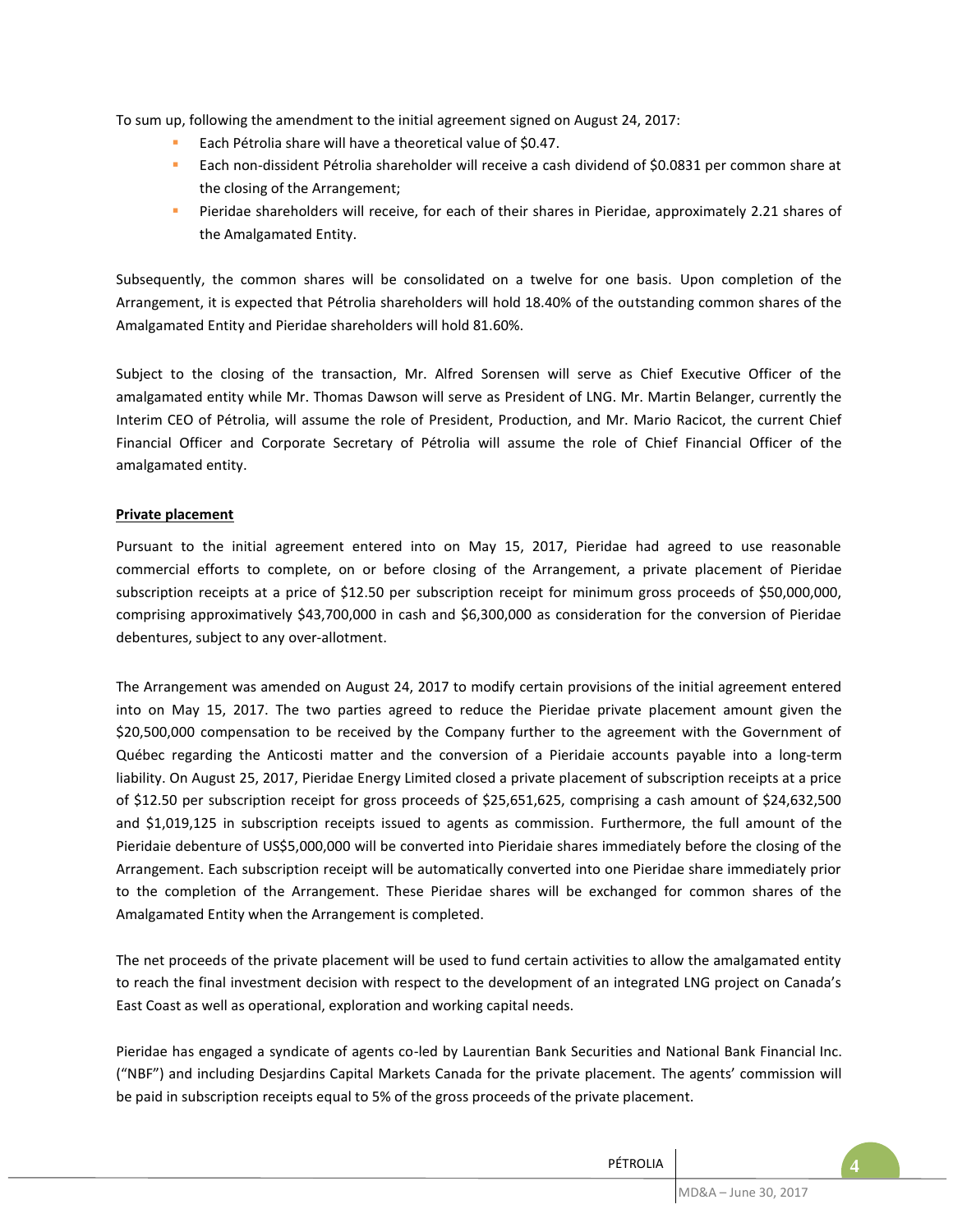#### **About Pieridae**

Pieridae is a privately held Canadian corporation based in Calgary, Alberta. Focused on the development of the Goldboro LNG Project, Pieridae has embarked on a strategy to consolidate natural gas reserves in key natural gas basins to develop new international markets for Canadian and U.S. natural gas. With its first acquisition of resources in New Brunswick and through to this merger with Pétrolia, Pieridae seeks to build a long-term portfolio of natural gas to supply the Goldboro LNG Project. Pieridae is on the leading edge of the re-integration of the LNG value chain in North America. The development of its own natural gas potential allows for a comprehensive risk management strategy. Pieridae is targeting the next wave of worldwide LNG production, post 2020, and has sold 50% of the initial capacity of the Goldboro LNG Project pursuant to a 20-year, take-or-pay contract with Uniper Global Commodities SE, a wholly owned subsidiary of Uniper SE, one of Europe's largest gas companies. Pieridae forecasts continuing significant growth in international and domestic markets for liquefied natural gas as consumers look to replace oil with cleaner burning natural gas in the electricity and transportation sectors.

The key principals of Pieridae were the founders of Galveston LNG, which created the Kitimat LNG project in British Columbia that was the first new liquefaction facility permitted in North America in 40 years and which is now owned by Chevron and Woodside Petroleum. Following the sale of Galveston LNG, Pieridae was incorporated under the Canada Business Corporations Act on May 29, 2012 to invest in the Goldboro LNG Project, which is wholly owned by it. In addition, Pieridae is establishing a fully integrated LNG business by acquiring assets that will supply the Goldboro LNG Project. On March 4, 2013, Pieridae entered into a partnership agreement to create Pieridae Production Limited Partnership and Pieridae Production GP Ltd. in order to develop natural gas resources in New Brunswick, Nova Scotia and the Northeast United States. Pieridae had a 16.98% interest in the Partnership as at January 1, 2014, and made no further contributions to the Partnership during the year. During 2015, Pieridae invested an additional \$750,000 in the Partnership, increasing its ownership interest to 20%. Pieridae is entitled to contribute an additional \$14,125,000 to the Partnership prior to any further funding by the other partner, and thereby increase its ownership in the Partnership to 50%.

On December 3, 2015, Pieridae completed the purchase of approximately 107.5 hectares (265.5 acres) of land located in the Goldboro Industrial Park, Nova Scotia for a consideration of \$3,200,000. The Goldboro Property is the site for the proposed Goldboro LNG Project.

## **The Goldboro LNG Project**

The Goldboro LNG Project is located on the Atlantic Ocean coast, approximately two kilometres from the communities of Goldboro in the west and Drum Head in the east, in Goldboro, Guysborough County, Nova Scotia. The Goldboro LNG Project being developed by Pieridae will include storage tanks, marine structures and gas processing equipment. Initial permits allow for up to 10 million metric tons per annum (MMTPA) of LNG production capacity and the facility will be equipped to handle LNG carriers of up to 250,000  $m^3$ . The Goldboro LNG Project has obtained its Environment Assessment Approval, National Energy Board of Canada LNG export licence, United States Department of Energy LNG Free Trade Agreement and Non-Free Trade Agreement licences and United States Department of Energy Statement on Energy in Transit between Canada and the United States.

The Goldboro LNG Project is the only project on the East Coast of Canada that has both key permits for its current stage of development and a creditworthy offtake customer. Pieridae, along with its strategic partners, namely General Electric, CB&I and ORLEN Upstream Canada, a wholly owned subsidiary of Poland's PKN ORLEN S.A., is well positioned to become the first LNG liquefaction project to be constructed in Canada.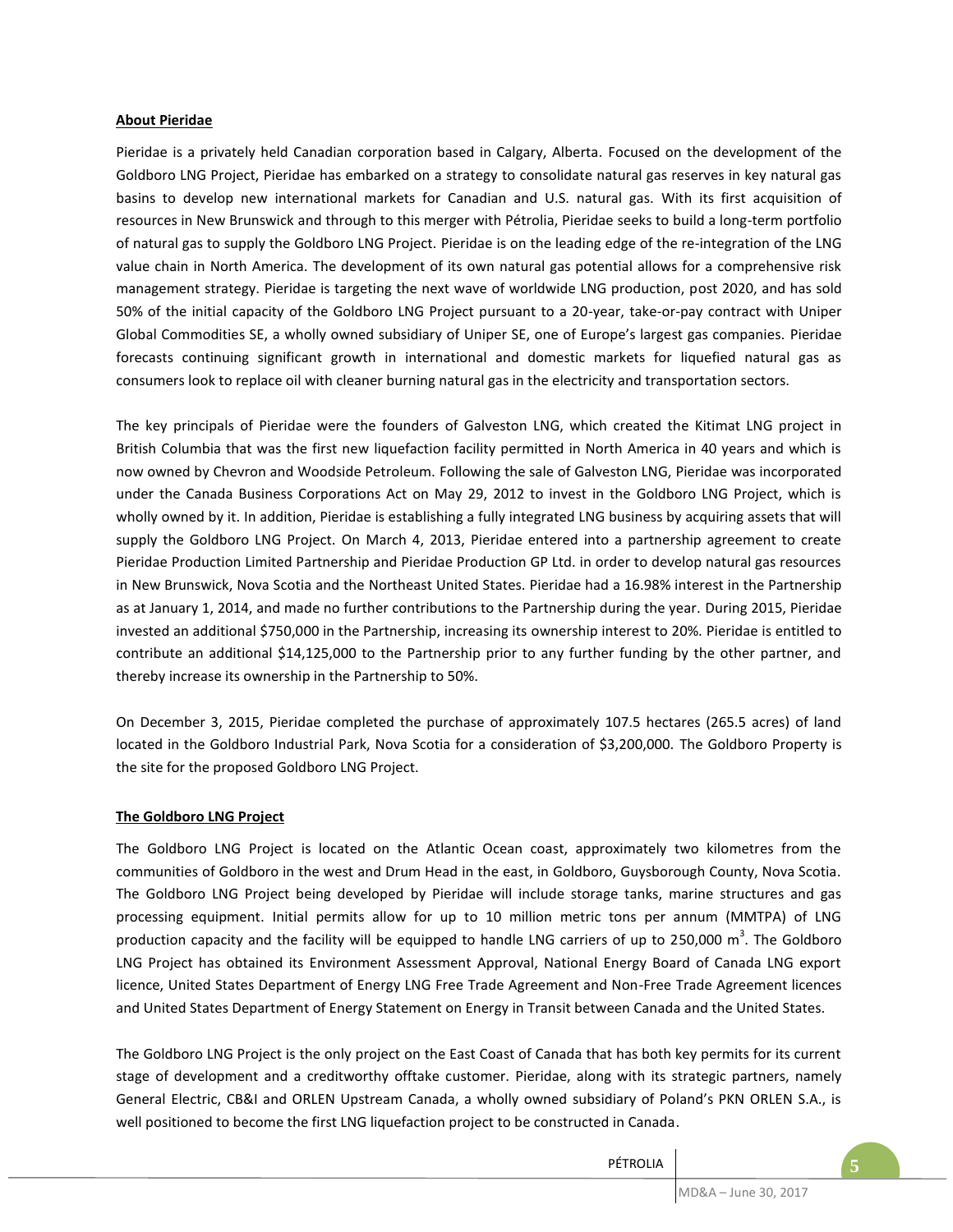## **Anticosti project**

During the first quarter of the fiscal year, the Québec government confirmed its support for Anticosti's designation as a UNESCO World Heritage Site. Following this announcement, the Québec government initiated negotiations with Pétrolia and its partners in Anticosti Hydrocarbons L.P. ("AHLP") with the aim of ending oil and natural gas exploration on Anticosti Island.

On July 24, 2017, the Government of Québec adopted a ministerial order, published in the Gazette officielle du Québec and effective July 28, 2017, prohibiting the exploration and development of oil and gas on Anticosti Island. It also announced the conclusion of agreements with certain companies involved in oil and gas exploration on Anticosti Island, particularly Junex inc. as well as Corridor Resources Inc. and Saint-Aubin E&P (Québec) inc., two of the partners of Anticosti Hydrocarbons L.P.

On August 9, 2017, the Government of Québec and Pétrolia entered into an agreement in principle concerning the cessation of oil & gas exploration and development activities on Anticosti Island. The cessation of work, the end of the exploration program, as well as the termination of the operator contract held by Pétrolia Anticosti Inc. were negotiated in return for a \$20.5 million financial compensation for the Company, which holds a 21.67% interest in the Anticosti project. Under this agreement, the Government of Québec will obtain the rights to certain of the Company's exploration and evaluation assets on Anticosti Island and will assume the financial obligations related to the future restoration of these properties, for which a net liability of \$151,396 was recorded as at June 30, 2017, consisting of exploration and evaluation assets of \$147,411 and a provision for site restoration of \$298,807. Also, under this agreement, the Government of Québec undertook to vote, through Ressources Québec, in favour of the proposed arrangement with Pieridae Energy Limited (the "Arrangement") as well as to sign the support and pooling agreement and the same escrow agreement as the other Pétrolia insiders. The agreement in principle entered into is subject to the signing of definitive agreements in the coming weeks.

## **Bourque project**

On June 22, 2017, via a press release, the Company updated the results of two horizontol wells drilled on the Bourque property.

The operations on these two wells have established the presence of oil and gas in the reservoir. It has also revealed that the reservoir is tight and will require some additional work to allow an economic production. To continue the assessment of the Bourque project, Pétrolia, as the operator, and its partners (Ressources Québec inc. and Tuliq Énergie S.A.R.F.) have agreed to implement the exploration program in the following chronological order:

- **Resume the production test on the Bourque HZ No. 1 R1 well by using a swabbing unit to better** quantify reservoir productivity, take a depth sample (PVT) and check the pressure regime.
- Resume the production test of the Bourque HZ No. 3 well by using a swabbing unit.
- **Re-evaluate the resources by integrating the data of these two wells and 3D seismic data** (reprocessed after Sproule's initial evaluation).
- **Study the best options for stimulation and completion.**

Accordingly, on July 19, 2017, production tests on the Bourque No. 1 R1 and No. 3 wells were resumed. As at the date of this report, we are in the process of analyzing the results.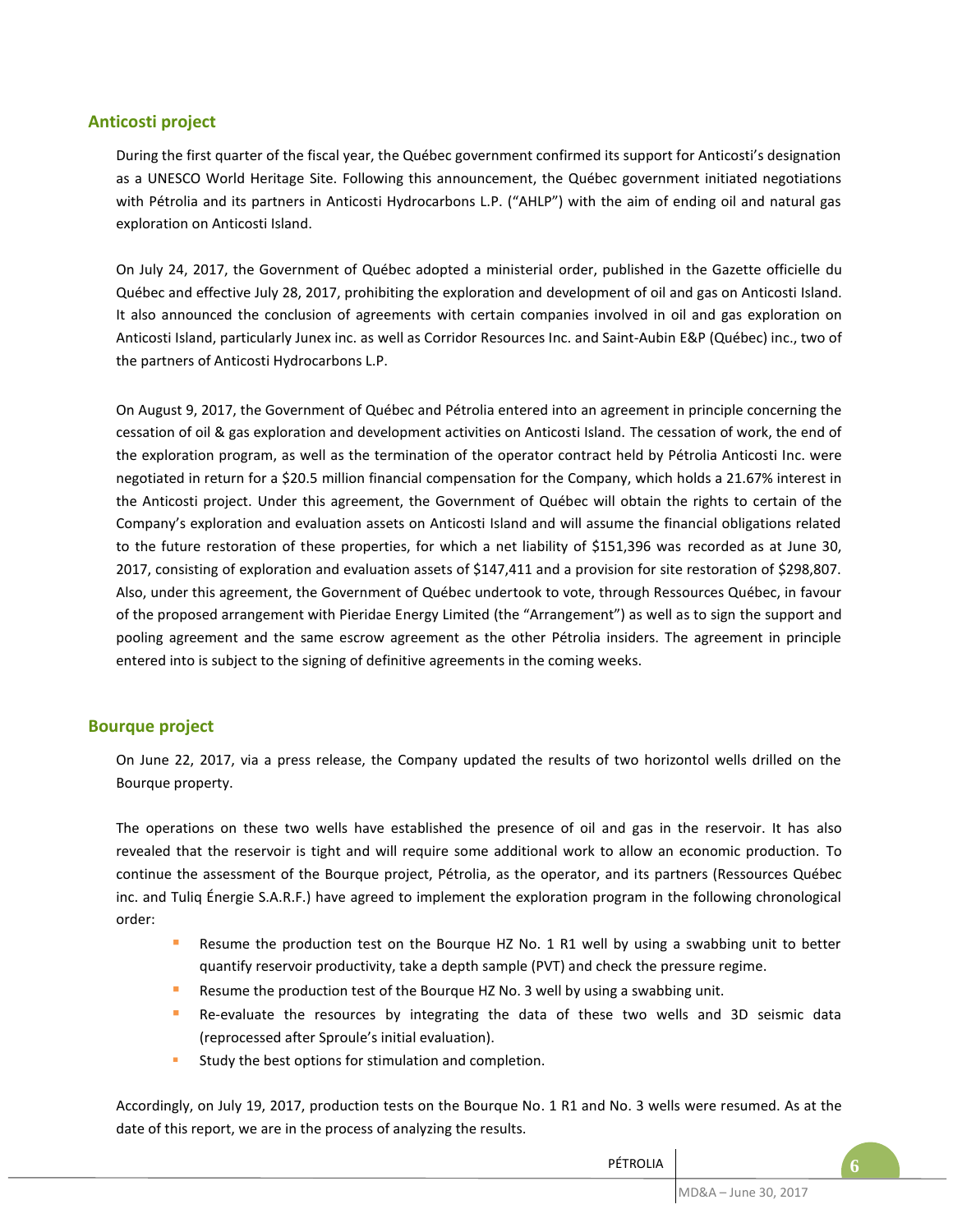## **Financing**

On March 17, 2017, the Company issued 5,222,223 flow-through shares at \$0.18 per share for gross proceeds of \$940,000. The proceeds of this private placement will be used by the Company to incur Canadian exploration expenses on various properties and such exploration expenses will be fully incurred on or before December 31, 2018 in accordance with the Company's undertakings to the subscribers of this private placement.

## **4. FORWARD-LOOKING STATEMENTS**

Certain statements contained in this MD&A are forward-looking statements regarding in particular future events or anticipated economic results or outlooks or future business opportunities of the Company. All statements other than statements of historical fact may be considered forward-looking statements. Forward-looking statements often, but not always, contain words such as "seek," "anticipate," "plan," "continue," "estimate," "expect," "may," "will," "project," "predict," "potential," "target," "intend," "understand,""could," "might", "should", "believe" and similar expressions.

The Company is of the view that the expectations set out in these forward-looking statements are reasonable but makes no warranties that they will materialize. These statements have been made as at the date of this MD&A and are based on a certain number of assumptions that might prove to be inaccurate, particularly those relating to:

- the completion of the Arrangement with Pieridae Energy Limited;
- the completion and results of the Company's future exploration work, including those of Anticosti Hydrocarbons L.P.;
- **The Company's capacity to secure financing;**
- The scale of discoveries or production of hydrocarbons;
- The estimate of resources in place and/or reserves;
- **The Company's capacity to sign new partnerships;**
- The schedule and costs of the work planned by the Company and its partners;
- **•** Oil and natural gas prices; and
- **Regulatory impacts.**

These forward-looking statements involve risks and uncertainties relating in particular to the Company's activities. Actual results may differ materially from those stated or implied in these forward-looking statements. The factors that may cause actual results to differ materially include, but are not limited to, the risk factors described under the "Risk factors" section in this MD&A, and which represent, according to the Company's knowledge, the risks known and unknown as well as the uncertainties facing us as at June 30, 2017.

Investors should not place undue reliance on forward-looking statements, as there can be no assurance that the plans, intentions or expectations upon which they are based will materialize. Readers are cautioned that the foregoing list of important factors is not exhaustive. Investors who base their opinion on the Company's forward looking statements should carefully consider the above factors as well as the uncertainties they represent and the risk they entail. Readers are cautioned not to place undue reliance on the Company's forward-looking statements. Last, the Company does not intend, and does not assume any obligation, to update these forward-looking statements, except as required by applicable law.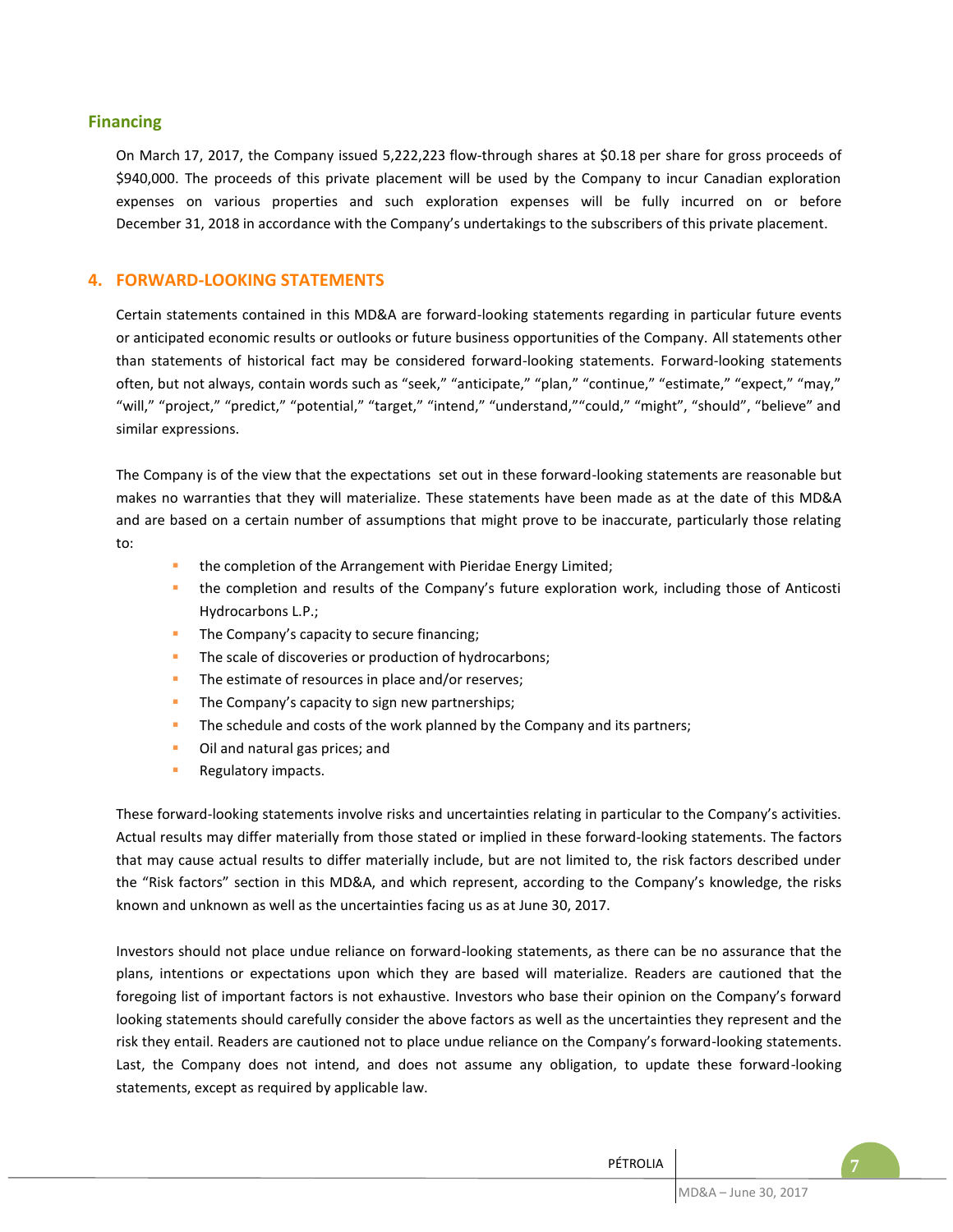## **5. TERRITORIES UNDER LICENCE AND PARTNERSHIPS**

Pétrolia holds licences for and interests in an area of over 16,314.39 square kilometres (km<sup>2</sup>), amounting to nearly 23% of Québec's territory under licence. Located in Eastern Québec, these areas are largely known for their oil potential. Pétrolia's territories under licence also offer the potential of discovering natural gas possibly containing liquid natural gas.

There are four partnership agreements covering portions of the Company's territories under licence:

- A partnership agreement in respect of 38 exploration licences (6,195 km²) on Anticosti Island was entered into on March 31, 2014 between Ressources Québec (35%), Pétrolia Inc. (21.7%), Saint-Aubin E&P (Québec) inc. (21.7%) and Corridor Resources Inc. (21,7 %). The partnership created by the four partners is named Anticosti Hydrocarbons L.P. Under the agreement in principle entered into in August 2017 by the Company and the Government of Québec, Anticosti Hydrocarbons will be wound up and dissolved during the coming year.
- For the Gaspé licences, Pétrolia and Québénergie each hold a 50% interest in each of the 13 licences, covering a total area of approximately 2,500 km².
- For the Baie-des-Chaleurs–Matapédia and Restigouche licences, Pétrolia and Saint-Aubin Énergie S.A.S. (a subsidiary of Maurel & Prom and Maurel & Prom International), each hold a 50% interest in 13 licences covering an area of over 1,800 km².
- As of July 15, 2016, the interests in the four Bourque property licences were as follows: Pétrolia 51.03%; TUGLIQ Energy S.A.R.F. – 3.97%; and Ressources Québec inc. – 45%.
- The remaining licence blocks are wholly owned by Pétrolia.

The following map plots the locations of the licences held by Pétrolia and its partners.

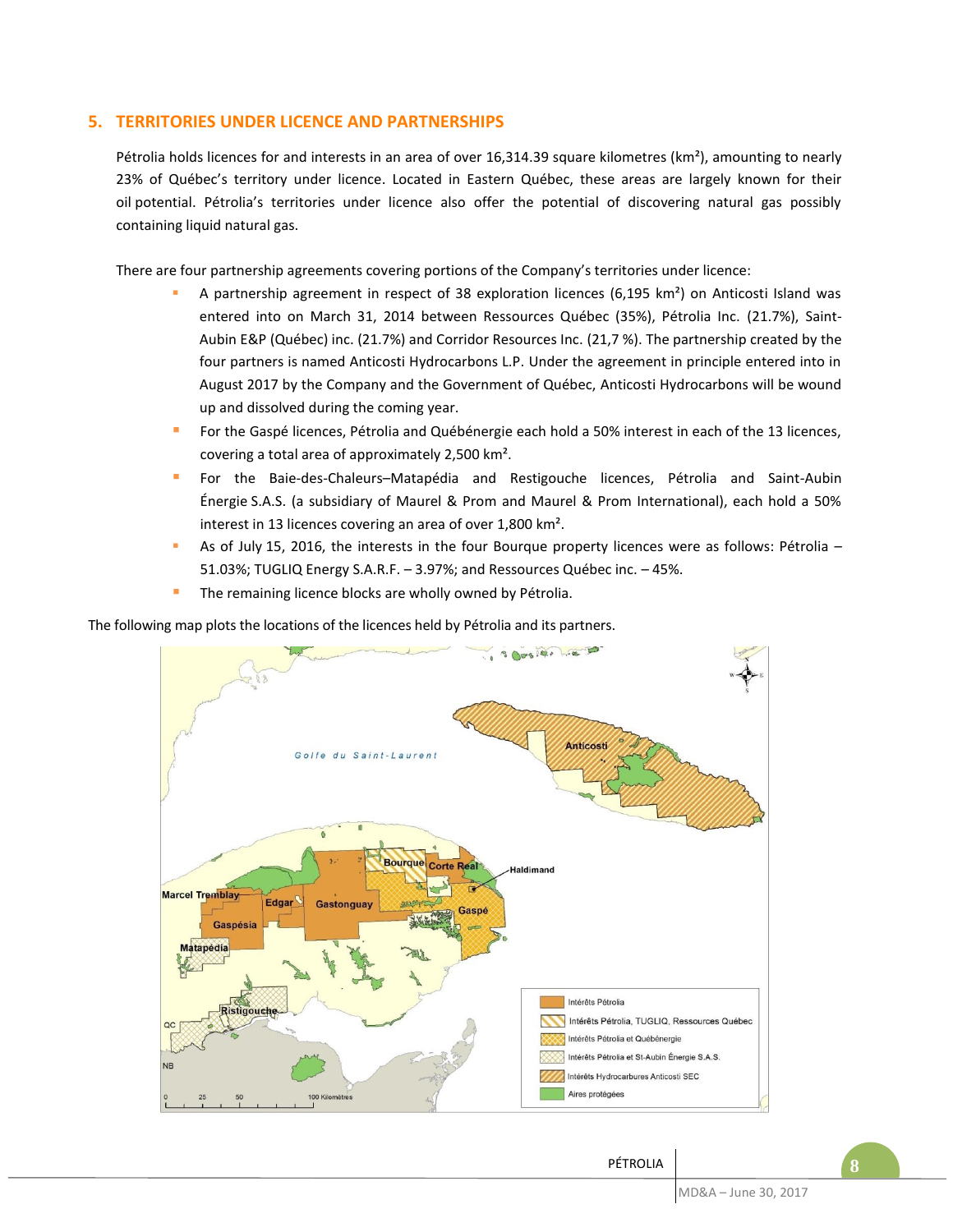## **6. PROJECTS, WORK PROGRAMS AND OUTLOOK**

## **Haldimand project (Gaspé block)**

## **Project background and potential**

Discovered in 2006, Haldimand is a conventional deposit located in the York River Formation, which consists of naturally fractured sandstone. It is located on the Haldimand Peninsula outside the Town of Gaspé, in a forest in the Sandy Beach area. Pétrolia's interest in this project currently amounts to 50% with Québénergie inc. holding the other 50%.

Over the years, a series of exploration work has been carried out on the property, including the drilling of Haldimand 1, 2 and 4, three-dimensional seismic, surface geochemical and magnetotelluric surveys, reprocessing of data as well as well cleaning operations. As at June 30, 2017, Pétrolia and its partners had invested a total amount of over \$29 million in the property. Following the work carried out, Pétrolia confirmed the existence of a functional oil reservoir comprising natural fractures on the Haldimand property. The production test carried out in 2016 on Haldimand 4 allowed the natural production, without artificial aid, of high quality oil (API 53). During this test program, which included periods of production and stoppage, the well produced nearly 1,200 barrels of light oil without a pump. This test also allowed the collection of important data on the permeability and porosity of the reservoir.

As shown in the following table, an independent assessment by Sproule Associates Limited ("Sproule"), an oil industry consulting firm, calculated the best estimate of the oil initially in place, unadjusted for risk, at 69.7 million barrels and the contingent portion of that volume at 7.7 million barrels.

|                                                             | Crude (100%)<br>(millions of barrels) |                         |                  | Pétrolia's share (50%)<br>(millions of barrels) |                         |                  |
|-------------------------------------------------------------|---------------------------------------|-------------------------|------------------|-------------------------------------------------|-------------------------|------------------|
|                                                             | Low<br>estimate                       | <b>Best</b><br>estimate | High<br>estimate | Low<br>estimate                                 | <b>Best</b><br>estimate | High<br>estimate |
| <b>Discovered oil resources</b><br>(oil initially in place) | 21.9                                  | 69.7                    | 198.1            | 11.0                                            | 34.9                    | 99.1             |
| <b>Contingent oil resources</b>                             | 1.9                                   | 7.7                     | 28.4             | 1.0                                             | 3.9                     | 14.2             |

## **Planned work for 2017**

Pétrolia and its partner Québénergie Inc. are working on developing a stimulation program that would allow for optimal production of the Haldimand reservoir. Once the results of studies, analyses and programs are available, we will be in a position to deploy our resources to file the applications and obtain all the permits and authorizations necessary to carry out any stimulation programs.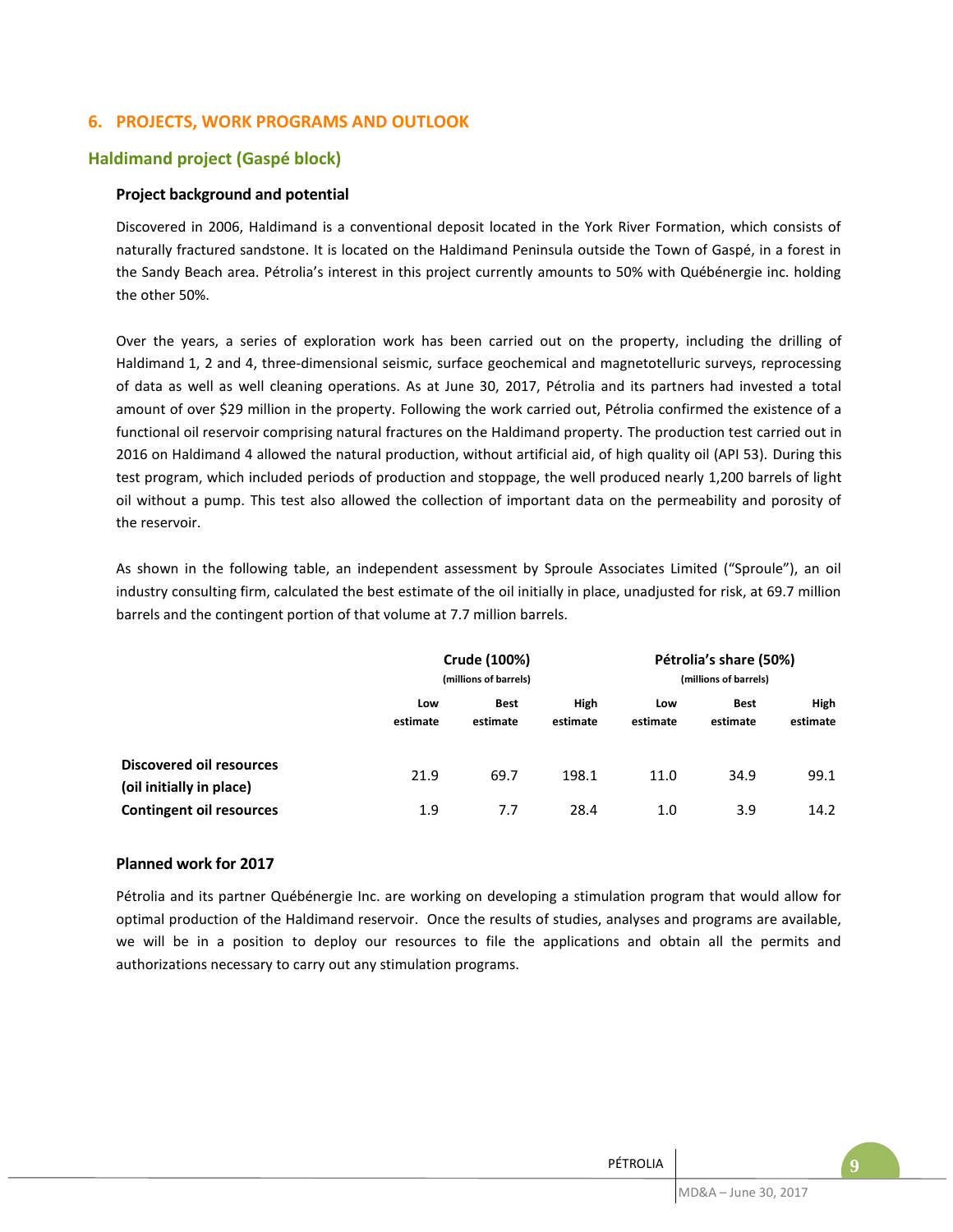## **Bourque project**

#### **Project background and potential**

The Bourque project, which was launched in 2007, is located on the northwestern part of the Gaspé property, 30 km east of Murdochville and 50 km west of the Town of Gaspé. There are four licences related to this property. The Company's interest in this project currently amounts to 51.03%, with the interests of Ressources Québec inc. and TUGLIQ Energy Corp. in the licences amounting to 45% and 3.97%, respectively.

A number of exploration programs have been carried out in the property in recent years, including a three-dimensional seismic survey in 2008, the drilling of Bourque 1 and Bourque 2 in 2012 as well as the re-entry of Bourque 1 and the driling of Bourque 3 in 2016. As at June 30, 2017, Pétrolia and its partners had invested a total amount of nearly \$30 million in the property. During the drilling, samples of wet natural gas (containing up to 20% natural gas liquids and condensates) were taken from the Forillon Formation. The presence of gas liquids and condensates adds significant commercial value to the Bourque discovery. The discovery of this type of deposit adds value to Pétrolia's licences in the Gaspé Peninsula where similar geological conditions exist and are conducive to new discoveries.

The work also made it possible to identify four geological prospects in the Forillon Formation for which Sproule estimated the average volume of undiscovered natural gas initially in place, unadjusted for risk, at 1 trillion cubic feet (1 Tcf) of wet natural gas.

| Bourgue North          |          | Crude (100%)             |          |          | Pétrolia's share<br>(51.03%) |  |  |
|------------------------|----------|--------------------------|----------|----------|------------------------------|--|--|
|                        |          | (trillion of cubic feet) |          |          |                              |  |  |
|                        | Low      | <b>Best</b>              | High     | Mean     | Mean                         |  |  |
|                        | estimate | estimate                 | estimate | estimate | estimate                     |  |  |
| <b>Bourque Nord</b>    | 125      | 367                      | 1,099    | 524      | 262                          |  |  |
| <b>Bourque Central</b> | 33       | 118                      | 433      | 194      | 97                           |  |  |
| Bourque South          | 63       | 165                      | 452      | 221      | 110.5                        |  |  |
| Bourque 2 Region       | 26       | 75                       | 207      | 102      | 51                           |  |  |
| <b>Total</b>           |          |                          |          | 1,041    | 520.5                        |  |  |

#### **Work completed and status update - 2017**

Following the re-entry of Bourque 1 and the drilling of Bourque 3 carried out in fall 2016, the technical team analyzed the information collected during drilling and completed the end of well drilling reports during the quarter. The pressure data recorders installed in two wells in December 2016 were recovered on May 17, 2017. The data was then transmitted to Petro Management Group which issued its final report on June 19, 2017.

The results of Bourque No. 1 well indicates the presence of an oil column demonstrating that the Forillon formation on the property is a reservoir containing light oil and associated gas. A specific depth sampling procedure will be required to define if it is light oil or gas condensate. The analysis of the pressure buildup data reveals that the initial reservoir pressure was 9,065 kPa and 8,823 kPa at the end of the closure period. A diagnostic derivative analysis of the log-log plot-flow regime identification has been performed on the pressure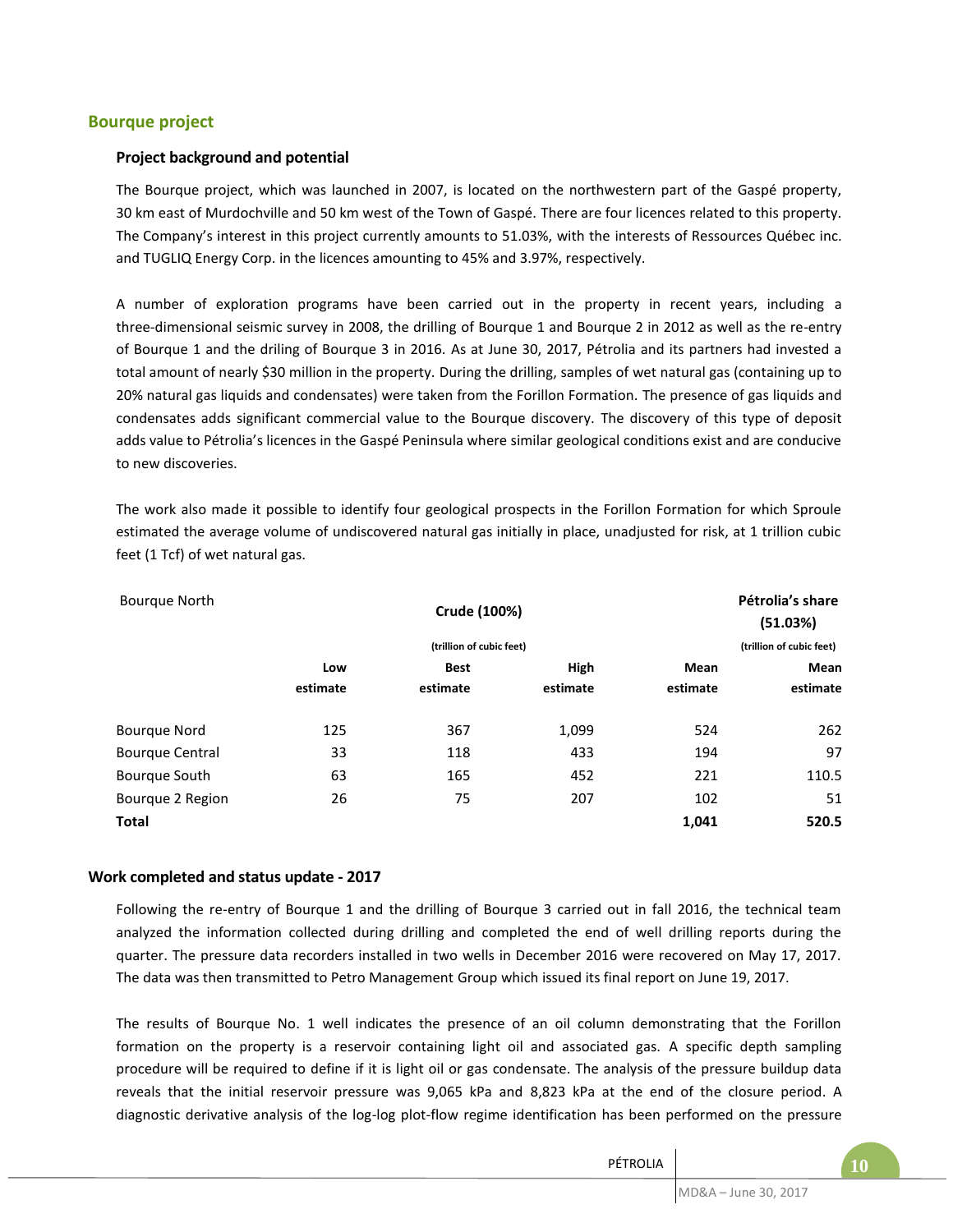buildup data and a good match was obtained by applying a horizontal well in a dual porosity reservoir model. The shape of the derivative suggests that the Bourque No. 1 reservoir is formed of mainly tight carbonate—naturally fractured formation—and consists of matrix blocks feeding open fissures.

The results for the Bourque No. 3 well show that the production tubing is filled with water up to the measured depth of 536 m, which corresponds to a water vertical column of 762 m. This water column is surmounted with non-pressurized gas. The analysis of pressure buildup data reveals that the initial reservoir pressure is around 8,234 kPa.

As disclosed in the "Highlights and recent developments" section, the operations on these two wells have established the presence of oil and gas in the reservoir. It has also revealed that the reservoir is tight and will require some additional work to allow an economic production. To continue the assessment of the Bourque project, Pétrolia, as the operator, and its partners (Ressources Québec inc. and Tuliq Énergie S.A.R.F.) have agreed to implement the exploration program in the following chronological order:

- Resume the production test on the Bourque HZ No. 1 R1 well by using a swabbing unit to better quantify reservoir productivity, take a depth sample (PVT) and check the pressure regime.
- Resume the production test of the Bourque HZ No. 3 well by using a swabbing unit.
- Re-evaluate the resources by integrating the data of these two wells and 3D seismic data (reprocessed after Sproule's initial evaluation).
- **Study the best options for stimulation and completion.**

Accordingly, on July 19, 2017, production tests on the Bourque No. 1 R1 and No. 3 wells were resumed.

As at June 30, 2017, of the \$8.5 million obtained from Ressources Québec in July 2016 for the program for confirming property resources, a balance of over \$1.7 million remains for the next stages.

Moreover, in recent months, meetings were held with players in political and economic circles in the Cote-Nord region to guage the political and social support for the next phases of the contemplated exploration program for the property. The Citizens Committee will meet in 2017 when the next steps of the program are determined by Pétrolia and its partners.

## **Anticosti project**

On July 24, 2017, the Government of Québec adopted a ministerial order, published in the Gazette officielle du Québec and effective July 28, 2017, prohibiting the exploration and development of oil and gas on Anticosti Island. It also announced that compensation agreements have been entered into with companies involved in oil and gas exploration on Anticosti Island, particularly Junex inc. as well as Corridor Resources Inc. and Saint-Aubin E&P (Québec) inc., two of the partners of Anticosti Hydrocarbons L.P.

Pétrolia and the Government of Québec have also entered into an agreement in principle that mainly provides for the cessation of oil and gas exploration on Anticosti Island and under which Anticosti Hydrocarbons L.P. will be wound up and dissolved for no additional consideration.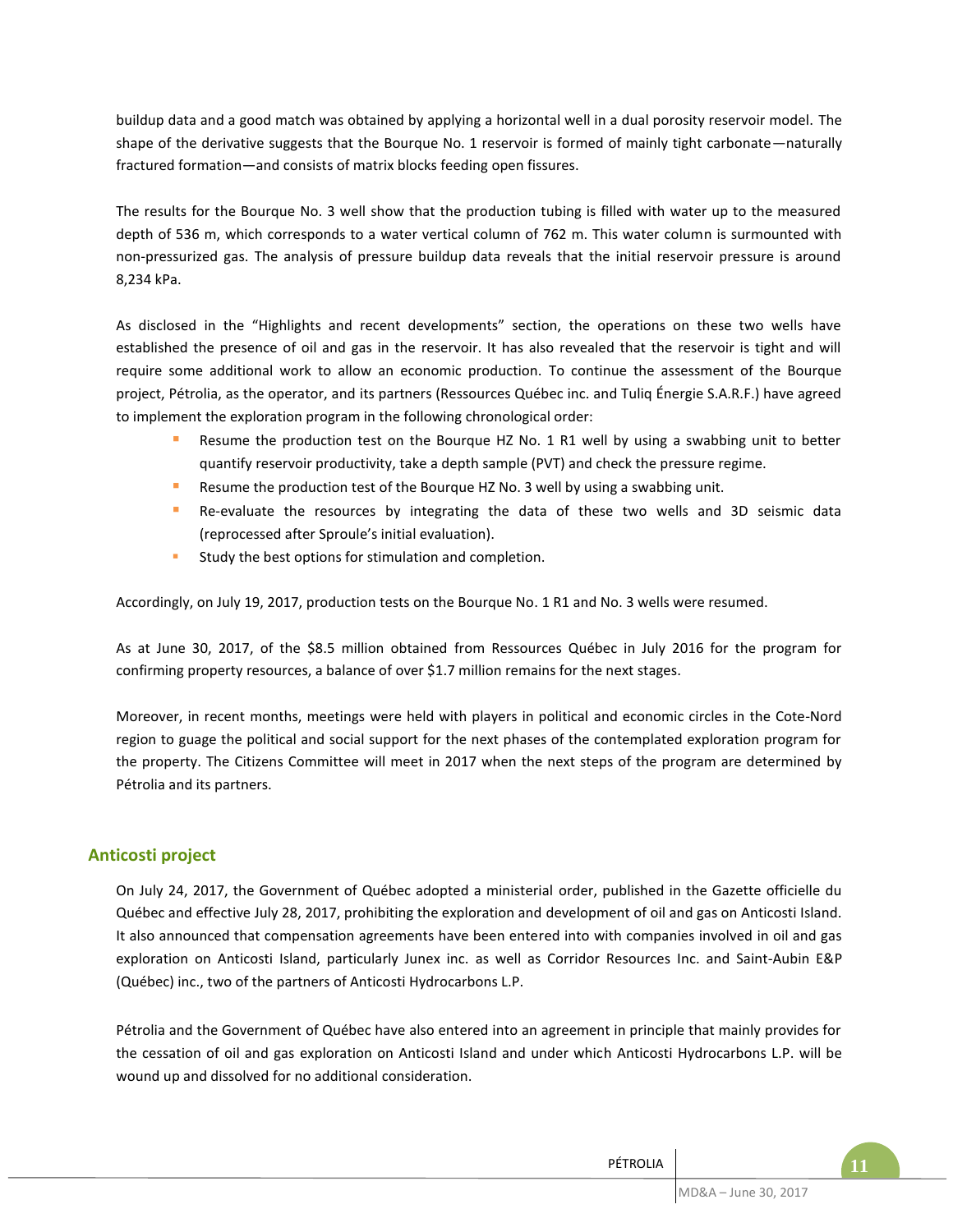Given the Anticosti Settlement, Investissement PEA inc. will be eventually dissolved and all of its rights and obligations will be automatically assumed by Pétrolia at the time of such dissolution.

## **Other properties**

Pétrolia reviewed all of its data from its other properties in the Gaspé Peninsula to pinpoint areas with characteristics similar to those found in the Bourque Project and identify high-potential development properties.

## **7. COMPANY EXPERTISE**

Pétrolia has a dynamic, motivated team, with highly skilled technical personnel, making the Company a major player in hydrocarbon exploration in Quebec.

All Company worksites employ industry best practices. As a result, every effort is made to reduce environmental and social risks as much as possible. On that front, an emergency measures plan tailored to the reality of each region is prepared to prevent and react effectively to emergency situations.

## **8. MANAGEMENT'S ANALYSIS OF FINANCIAL INFORMATION**

## **Selected annual information**

|                                            | <b>June 30,</b> |            |               |             |  |  |  |
|--------------------------------------------|-----------------|------------|---------------|-------------|--|--|--|
|                                            | 2017            | 2016       | 2017          | 2016        |  |  |  |
|                                            | [3 months]      | [3 months] | [6 months]    | [6 months]  |  |  |  |
|                                            | \$              | \$         | \$            | \$          |  |  |  |
|                                            |                 |            |               |             |  |  |  |
| <b>STATEMENT OF LOSS</b>                   |                 |            |               |             |  |  |  |
| Revenues                                   | 4,192           | 14,087     | 16,453        | 30,811      |  |  |  |
| Net loss                                   | (12,580,044)    | (631,901)  | (29,055,54)   | (939, 736)  |  |  |  |
| Basic net loss per share                   | (0.116)         | (0.007)    | (0.274)       | (0.010)     |  |  |  |
| <b>STATEMENT OF FINANCIAL POSITION</b>     |                 |            |               |             |  |  |  |
| Working capital                            |                 |            | 406,677       | 1,487,759   |  |  |  |
| Total assets                               |                 |            | 52,142,468    | 91,218,740  |  |  |  |
| <b>Total liabilities</b>                   |                 |            | 5,696,374     | 16,500,739  |  |  |  |
| Equity                                     |                 |            | 46,446,094    | 74,718,001  |  |  |  |
| <b>STATEMENT OF CASH FLOWS</b>             |                 |            |               |             |  |  |  |
| Cash flows related to operating activities |                 |            | (674,439)     | (854, 479)  |  |  |  |
| Cash flows related to investing activities |                 |            | (3, 282, 463) | (2,652,023) |  |  |  |
| Cash flows related to financing activities |                 |            | 856,929       | (89, 141)   |  |  |  |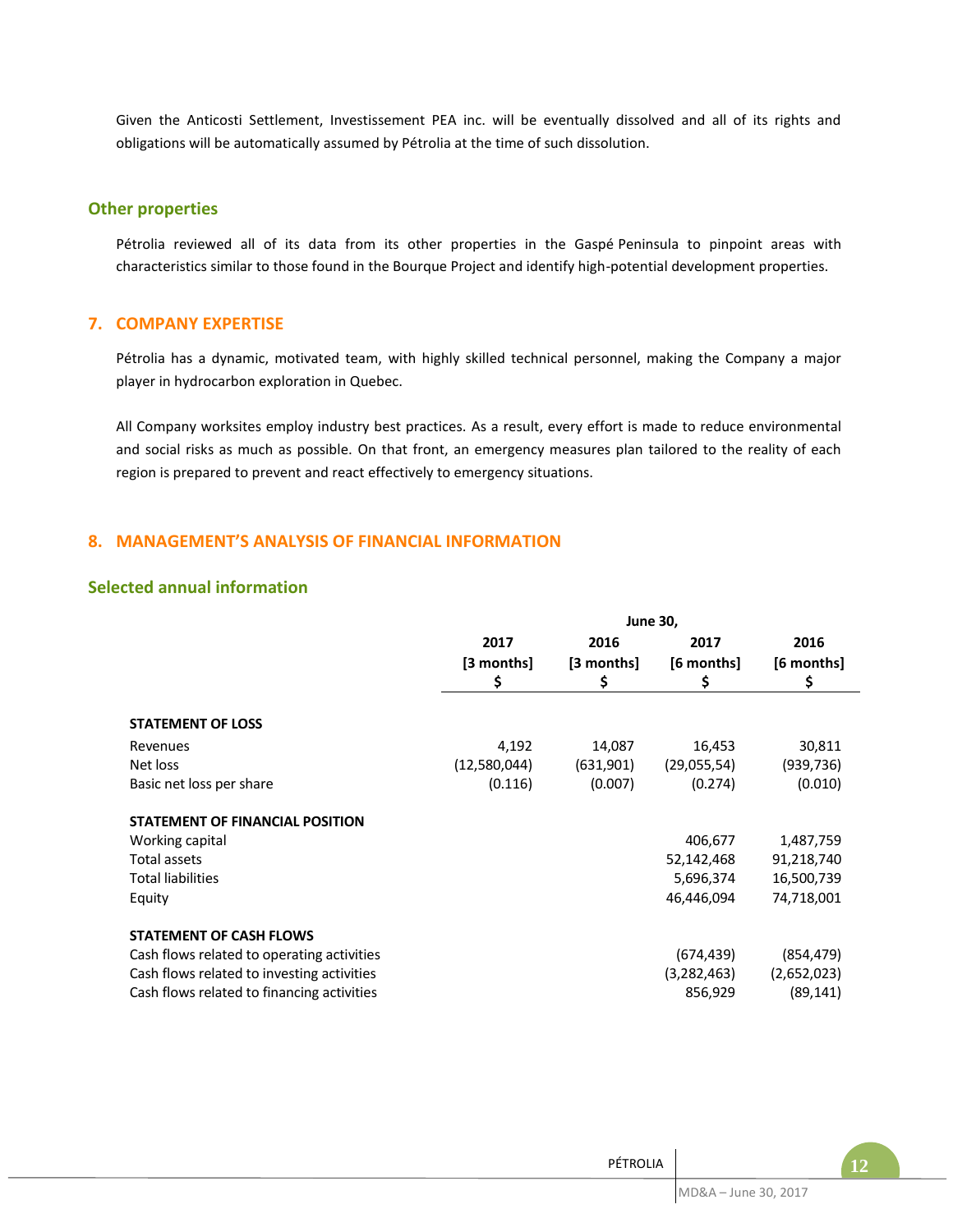## **Operating results and cash position**

For the three-month period ended June 30, 2017, the Company's revenues consisted of project management revenues totalling \$4,192 compared with \$14,087 for the three-month period ended June 30, 2016. Project management revenues comprise management fees invoiced by the Company as a project operator for exploration work.

For the second quarter of 2017, the Company reported a net loss of \$12,580,044, compared with a net loss of \$631,901 for the three-month period ended June 30, 2017. This significant variation stemmed primarily from the impairment of the interest in associates recognized as at June 30, 2017 as well as the tax impacts resulting from this impairment and the professional fees incurred in connection with the transaction with Pieridae during the second quarter of 2017.

As at June 30, 2017, the Company had \$3,392,225 in cash and cash equivalents, held for exploration, and \$406,677 in positive working capital.

## **Impairment of property, plant and equipment and exploration and valuation assets**

As at March 31, 2017, management identified an indicator of impairment, namely the initial agreement entered into on May 15, 2017 with Pieridae Energy Limited where the exchange ratio for shares représents an observable value lower than the carrying amount of the Company's net assets. For further details, see note 10 to the condensed interim consolidated financial statements for the periods ended June 30, 2017 and 2016. Consequently, impairment losses were recognized on property, plant and equipment and exploration and evaluation assets resulting in decreases in value amounting to \$228,172 in property, plant and equipment, \$19,207,595 in exploration and evaluation assets and \$5,118,115 in the deferred tax liability as at March 31, 2017, as well as an increase in net loss of \$14,317,652. Lastly, as a result of the impairment losses recognized on exploration and evaluation assets, management was required to review the valuation of the deferred income tax asset related to the Company's loss carryforwards. As at March 31, 2017, the deferred tax liability and the net loss for the period increased by \$1,832,128 with a corresponding decrease in retained earnings, and the net loss per share increased by \$0.017.

As mentioned in note 4 to the condensed interim consolidated financial statements for the periods ended June 30, 2017 and 2016, the signing of the agreement with the Government of Québec in August 2017 relating to the cessation of oil and gas exploration and development activities on Anticosti Island as well as other events occuring after June 30, 2017 indicate that the recoverable amount of the Company has increased since March 31, 2017. Accordingly, if the Arrangement is completed, the impairment losses recognized previously on the Company's exploration and evaluation assets and property, plant and equipment shall be reversed subsequent to the second quarter of the current fiscal year.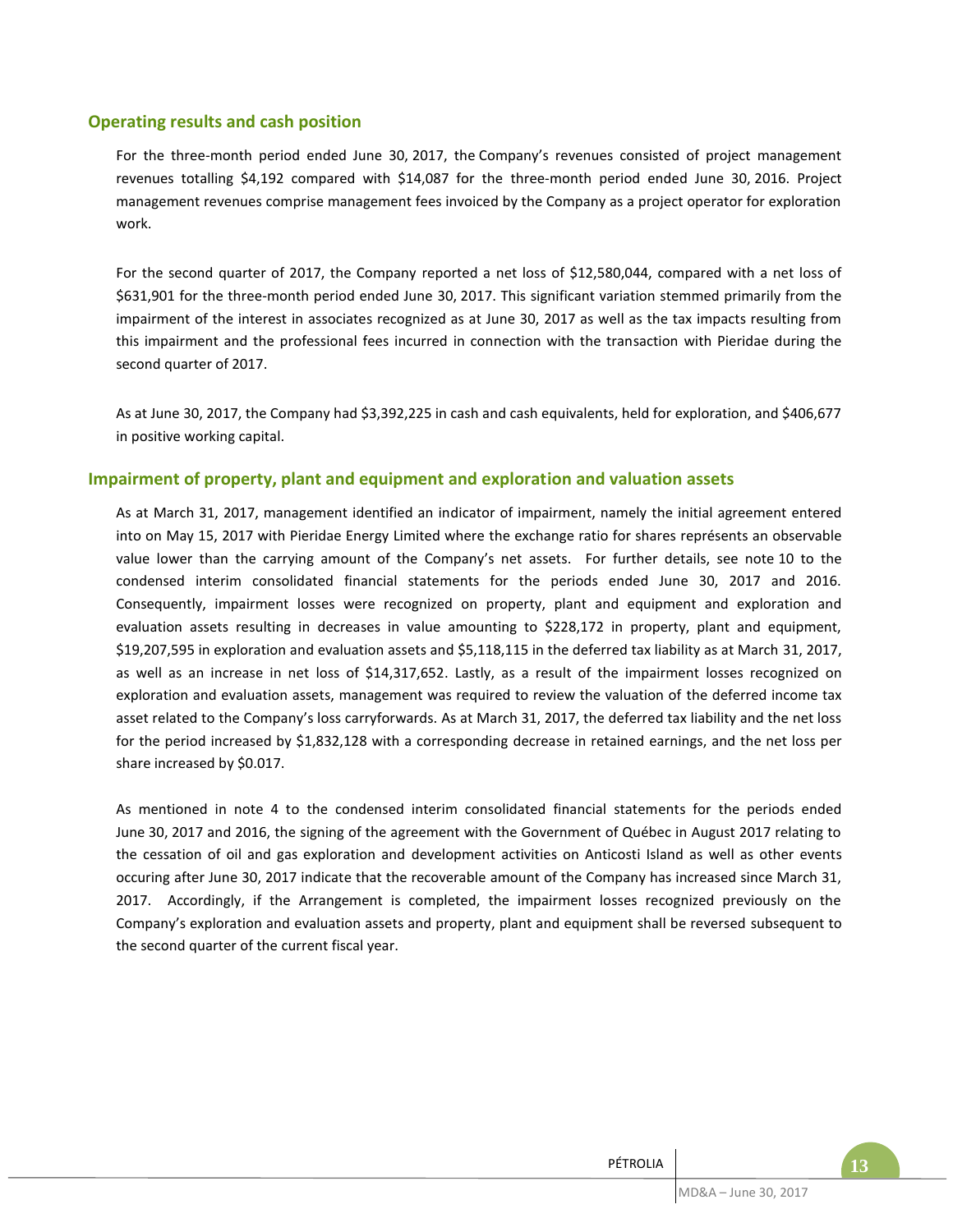## **Impairment of the interest in associates**

As management considers that the \$20,500,000 compensation agreement entered into in August 2017 by the Company and the Government of Québec related to the Anticosti matter is an indicator of impairment of its interest in associates, an impairment loss of \$15,906,727 was recognized to reduce the value of the investment to its carrying amount of \$20,651,396 as at June 30, 2017. Following the recognition of this impairment loss, management reviewed the valuation of the deferred tax asset related to the Company's tax loss carryforwards. The deferred tax asset was reduced by an amount of \$2,433,622, an asset initially recognized as a reduction of the deferred tax liability, thereby resulting in an additional loss of \$2,433,622 for the three-month period ended June 30, 2017. For further details, see note 7 to the condensed interim consolidated financial statements for the periods ended June 30, 2017 and 2016.

## **Analysis of cash flows**

For the six-month period ended June 30, 2017, the Company's operating activities used cash totalling \$674,439, compared with cash used amounting to \$854,479 for the same period in 2016. The difference arose primarily from the net change in non-cash operating items and the change in net loss between the periods.

Investing activities for the six-month period ended June 30, 2017 used cash totalling \$3,282,463, mainly as a result of increases of \$3,087,743 in exploration and evaluation costs, net of recovered amounts, \$130,180 in oil and gas property costs, net of recovered amounts, and \$63,229 in contributions made to associates. Cash flows used in investing activities for the six-month period ended June 30, 2016 totalled \$2,652,023, owing primarily to increases of \$2,027,978 in exploration and evaluation costs, net of recovered amounts, \$450,000 in guarantee deposits, \$92,509 in oil and gas property costs, net of recovered amounts, and \$75,582 in contributions made to associates.

Cash flows from financing activities for the first half of 2017 amounted to \$856,929, primarily from proceeds totalling \$860,296, net of share issue expenses, from the issue of 5,222,223 shares. During the same period in 2016, financing activities used cash totalling \$89,141, owing primarily to share issuance costs paid during the quarter for financing completed in November 2015.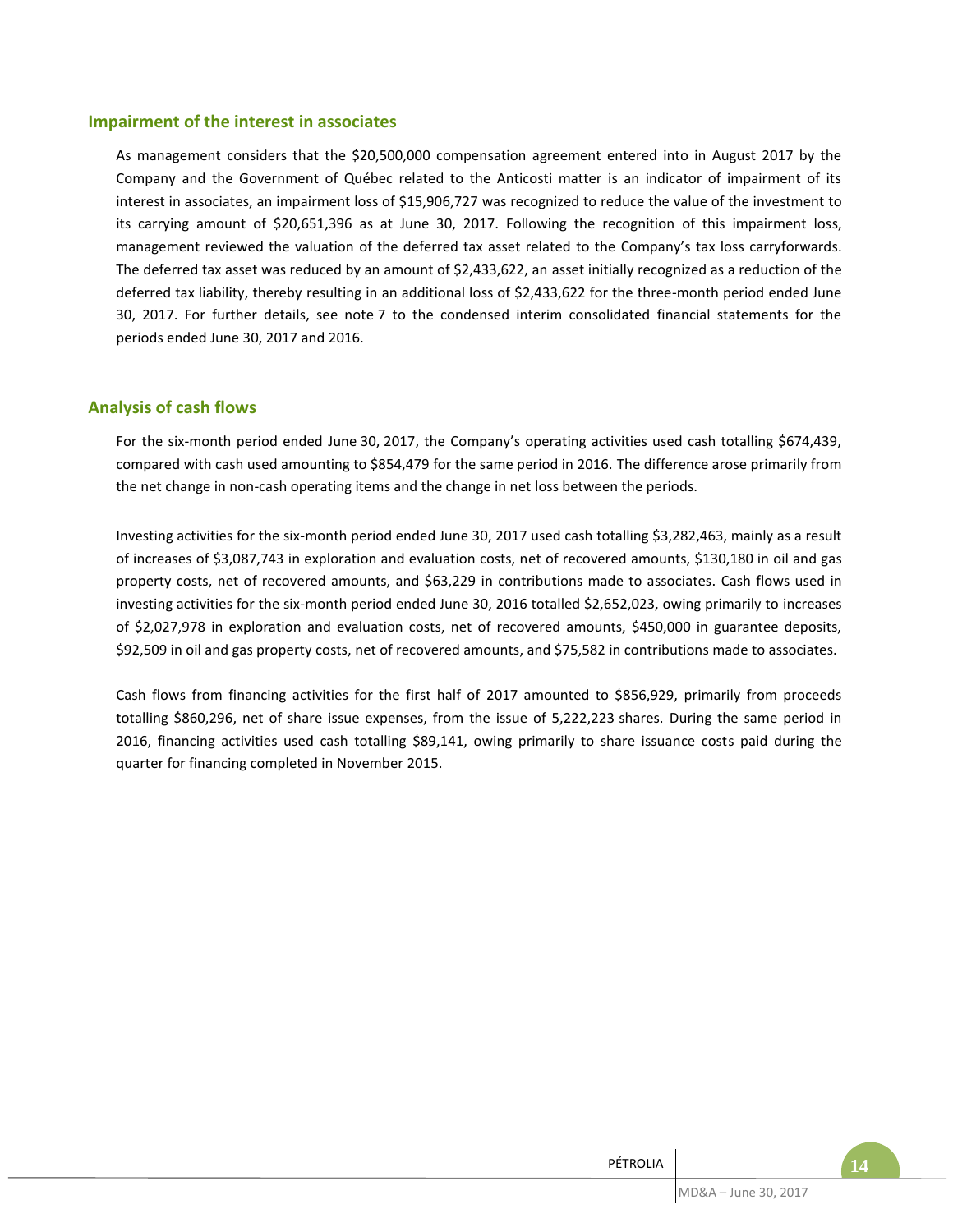## **Analysis of administrative expenses**

Detail of administrative expenses:

|                                                   | June 30, 2017 | June 30, 2016 |
|---------------------------------------------------|---------------|---------------|
|                                                   | [3 months]    | [3 months]    |
|                                                   | \$            | \$            |
|                                                   |               |               |
| Share-based compensation                          | 6,660         | 22,544        |
| Salaries and employee benefits                    | 114,989       | 360,567       |
| Fees                                              | 82,026        | 21,450        |
| Insurance                                         | 12,429        | 9,885         |
| Maintenance and office supplies                   | 14,626        | 16,400        |
| <b>Board of Directors fees</b>                    | 34,080        | 51,178        |
| Shareholder reporting                             | 27,371        | 22,405        |
| Rent                                              | 3,020         | 15,457        |
| Amortization of deferred lease inducements        | (1,218)       | (4, 568)      |
| Promotion and entertainment                       |               | 5,396         |
| Travel                                            | 18,797        | 19,691        |
| <b>Professional services</b>                      | 897,398       | 371,313       |
| Telecommunications                                | 4,697         | 6,585         |
| Depreciation of property, plant and equipment     | 3,969         | 5,907         |
| Other expenses                                    | 10,807        | 10,099        |
| Total administrative expenses before re-invoicing | 1,229,651     | 934,309       |
| Re-invoicing of expenses                          | (72,252)      | (101, 151)    |
|                                                   | 1,157,399     | 833,158       |

For the three-month period ended June 30, 2017, administrative expenses, net of re-invoiced expenses, were up \$324,241 from the three-month period ended June 30, 2016. The key differences in administrative expenses were salaries and employee benefits, and professional fees and services. Salaries and employees benefits were down, whereas professional fees were up year-over-year due to various changes made to the Company's management team in 2016. In addition, in June 2016, following the departure of a key management team member in November 2015, a release was signed and a termination benefit of \$150,000 was granted. Professional services increased in the 2017 period, owing primarily to professional fees incurred during the quarter for the contemplated transaction with Pieridae Energy Limited.

## **Summary of quarterly results**

The Company's quarterly results may fluctuate significantly from quarter to quarter owing to various nonrecurring items, but in general, management expects the quarterly loss to range from \$300,000 to \$500,000. The higher net loss in the second quarter of 2017 stems from the impairment loss recognized on the interest in associates as well as its tax impacts and by the professional fees incurred in connection with the transaction with Pieridae Energy Limited, whereas the very high net loss for the quarter ended March 31, 2017 resulted from impairment losses recognized on property, plant and equipment and exploration and valuation assets, as well as their tax impacts, in connection with the initial agreement entered into with Pieridae Energy Limited on May 15, 2017. The increase in net loss in December 2016 and 2015 resulted from the recognition of share-based payments and annual bonuses, whereas the June 2016 increase in net loss was due in large part to the \$150,000 termination benefit granted during the quarter. During the quarter ended September 30, 2015, the abnormally low net loss resulted from a revised deferred tax recovery calculation for the first two quarters of fiscal 2015, as shown below.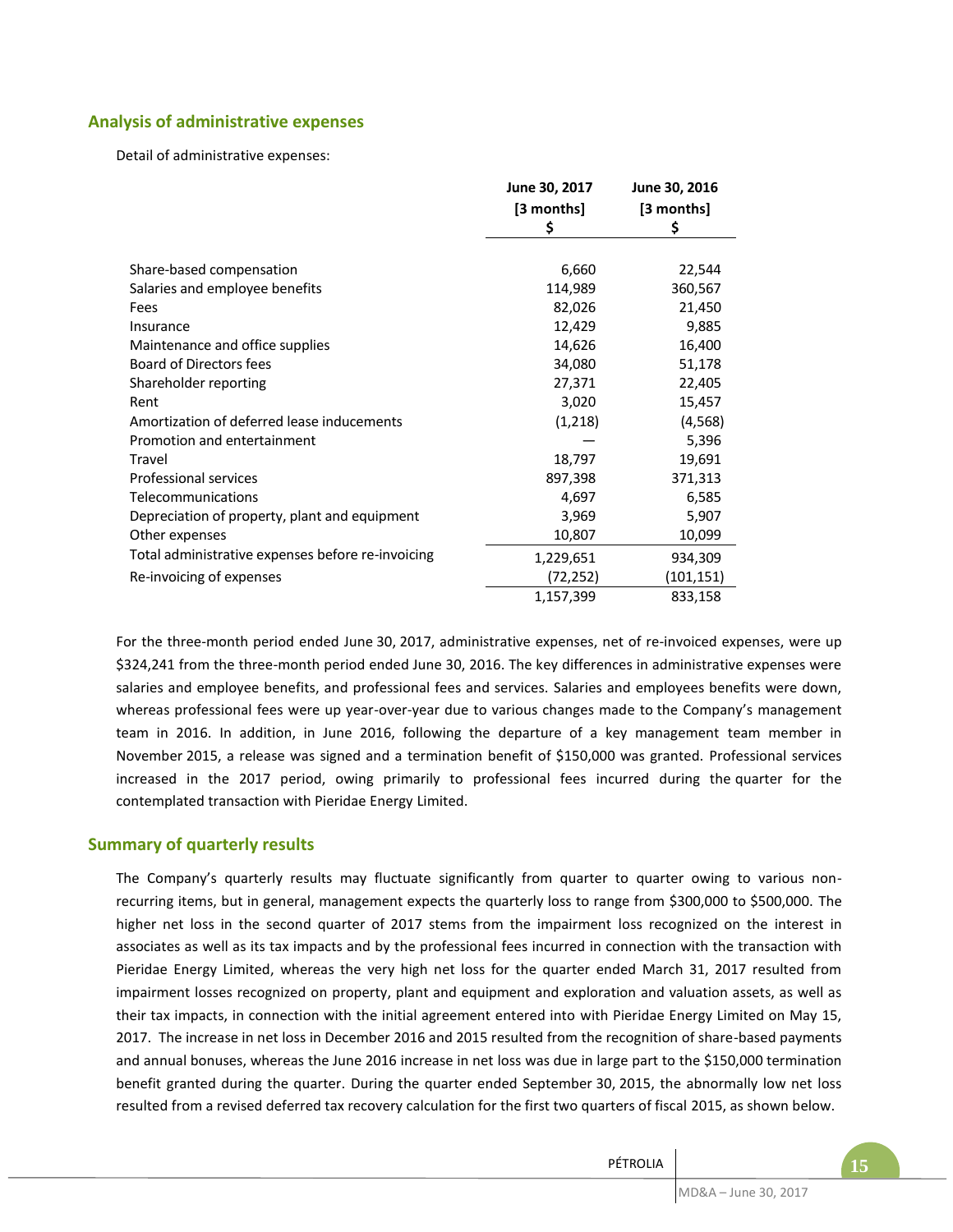The information for the summary of quarterly results is based on International Financial Reporting Standards (IFRS).

|                                       | June<br>2017 | <b>March</b><br>2017 | <b>December</b><br>2016 | September<br>2016 |
|---------------------------------------|--------------|----------------------|-------------------------|-------------------|
| Revenues (including financial income) | 11,185       | 18.104               | 67.066                  | 18,732            |
| Net loss                              | (12,580,044) | (16, 475, 497)       | (607, 055)              | (393, 719)        |
| Net loss per share                    |              |                      |                         |                   |
| Basic                                 | (0.116)      | (0.158)              | (0.006)                 | (0.004)           |
| Diluted                               | (0.116)      | (0.158)              | (0.006)                 | (0.004)           |

|                                       | June<br>2016 | March<br>2016 | <b>December</b><br>2015 | September<br>2015 |
|---------------------------------------|--------------|---------------|-------------------------|-------------------|
| Revenues (including financial income) | 23,272       | 23,167        | 51,627                  | 27,912            |
| Net loss                              | (631,901)    | (307,835)     | (697, 221)              | $(187,096)^T$     |
| Net loss per share                    |              |               |                         |                   |
| Basic                                 | (0.007)      | (0.003)       | (0.008)                 | (0.002)           |
| Diluted                               | (0.007)      | (0.003)       | (0.008)                 | (0.002)           |

1 During the quarter ended September 30, 2015, the Company reviewed the calculation of the deferred tax recovery, adjusting it to \$50,004 from \$142,786 for the first quarter of 2015 and to \$112,290 from \$239,773 for the second quarter of 2015.

## **Related party transactions**

Related party transactions totalling \$23,281 were entered into during the first half of 2017, consisting of \$12,000 in maintenance and office supply expenses with an entity whose majority shareholder is a director of the Company and \$11,281 in project management revenues with Anticosti Hydrocarbons L.P. These transactions were in the normal course of business and measured at the exchange amount, which is the amount of consideration established and agreed to by the related parties.

## **Financial instrument disclosure**

#### **Risk management policy**

The Company's financial assets and liabilities expose it to various risks. The following analysis provides an assessment of those risks as at the statement of financial position date, that is, June 30, 2017.

#### **Credit risk**

The assets that give rise to potential credit risk exposure for the Company consist primarily of cash and cash equivalents, receivables and security deposits. The Company's cash and cash equivalents are held with or are issued by established Canadian financial institutions, while security deposits are made directly to the Government of Québec. Receivables are mostly amounts related to commodity taxes and partners. Management considers the risk of non-recovery to be low.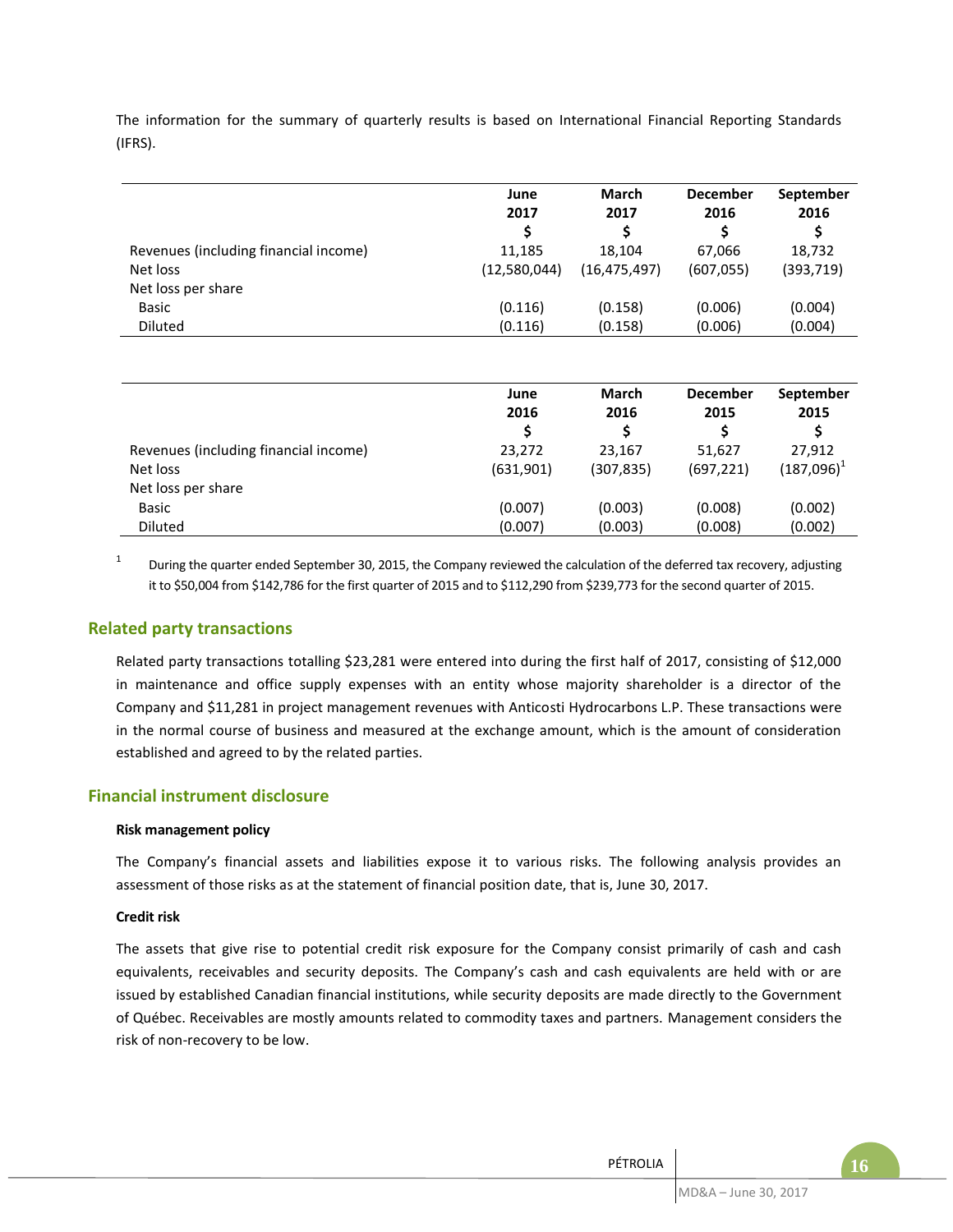#### **Liquidity risk**

Liquidity risk is the risk that the Company will not be able to meet its financial obligations as they come due or can do so only at excessive cost. The Company finances its growth by issuing shares, selling interests in some of its oil and gas assets and by obtaining short-term loans. One of management's primary financial goals is to maintain an optimal level of liquidity through the active management of its exploration activities.

#### **Market risk**

Market risk is the risk that the fair value or future cash flows of a financial instrument will fluctuate because of changes in market conditions. Market risk comprises three types of risk: interest rate risk, currency risk and other price risk. The Company is exposed to one of those risks, namely interest rate risk.

#### **Interest rate risk**

The Company is exposed to fair value risk through interest rate risk on its fixed-rate financial instruments.

## **Judgments, estimates and assumptions**

See note 3 to the condensed interim consolidated financial statements as at June 30, 2017 for a complete description of the judgments, estimates and assumptions made by management in the preparation of its financial statements.

## **Future changes in accounting policies**

For a complete description of future changes in accounting policies, see note 3 to the annual consolidated financial statements as at December 31, 2016.

## **Capital management**

For a complete description of the Company's capital management policy, see note 21 to the annual consolidated financial statements as at December 31, 2016.

## **9. RISK FACTORS**

The Company operates in an industry exposed to a variety of risk factors and uncertainties. The risks disclosed below reflect, to its knowledge, the risks and uncertainties to which the Company is exposed as at June 30, 2017.

## **Risks inherent to the industry**

Oil and natural gas exploration involves a high degree of risk which even a combination of experience, knowledge and careful evaluation may not be able to overcome. There can be no assurance that oil and gas reserves will be discovered by the Company or that, once discovered, they can be extracted at a reasonable cost.

## **Additional financing**

The Company will require additional financing to support operations. A source of future funds available to the Company is the issuance of additional shares. The Company's operations may also be financed in whole or in part with debt, a partnership agreement or a sale of an interest in an oil or natural gas property. Debt financing may increase the Company's debt levels above industry standards. Depending on future exploration and development plans, the Company may require additional equity and/or debt financing that may not be available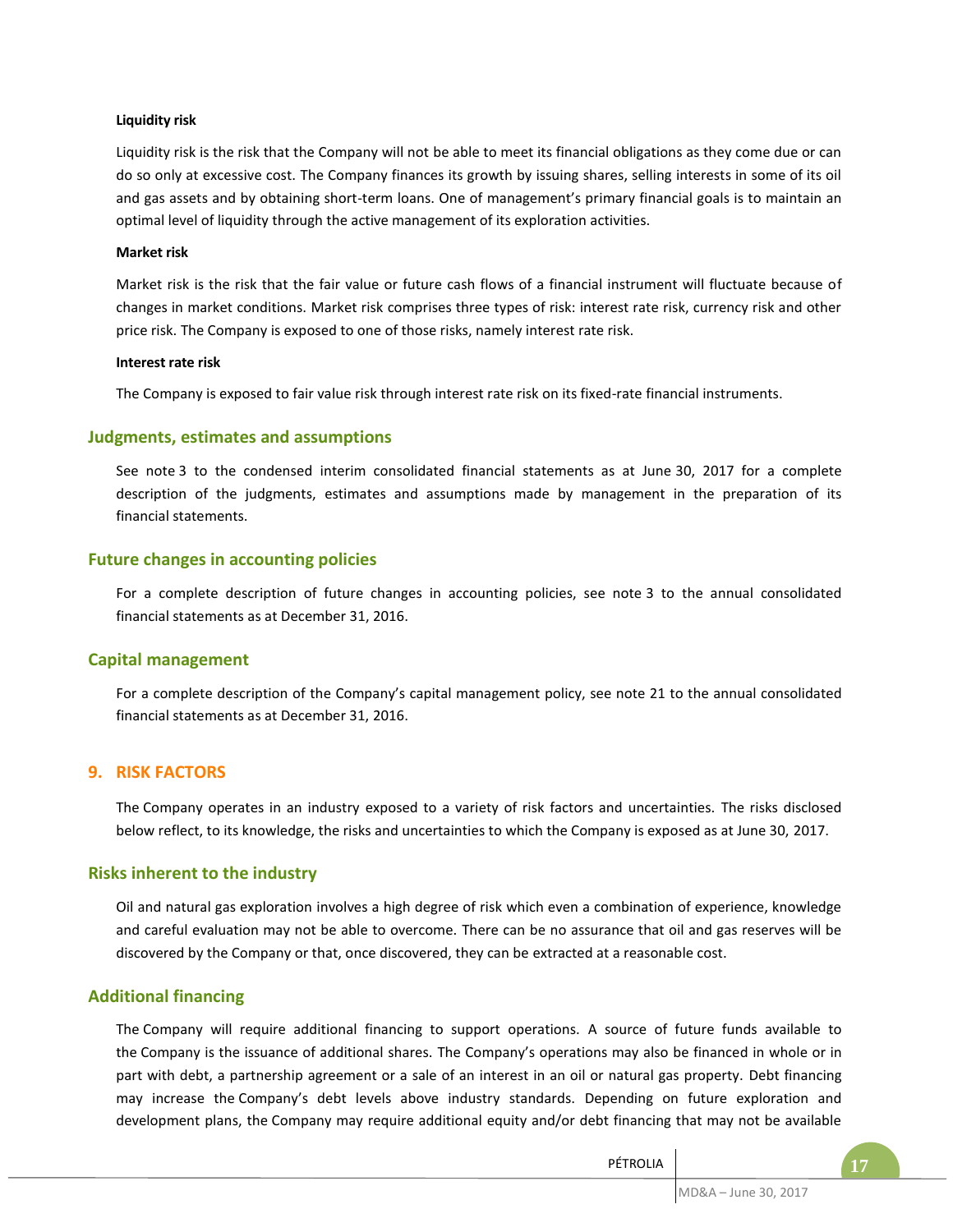or available on favourable terms. The level of the Company's indebtedness that may occur from time to time could impair the Company's ability to obtain additional financing in the future on a timely basis to take advantage of business opportunities that may arise. Financing by way of a partnership or sale of an interest may reduce the interest held by the Company in the properties in respect of which the financing is obtained. There can be no assurance that such financing will be available to the Company. Furthermore, even if such financing is successfully secured, there can be no assurance it will be obtained on terms favourable to the Company or provide the Company with sufficient funds to meet its objectives, which may adversely affect the Company's business and financial position. If financing is obtained by issuing additional equity, control of the Company may be affected.

## **Competition**

The oil and natural gas industry is extremely competitive. The Company competes with other companies that have greater financial resources than the Company in the context of business opportunities to participate in promising projects. Competition may affect the Company's ability to acquire properties or its future exploration plans.

#### **Environmental issues**

Oil and natural gas operations involve natural risks that could cause damage to the environment, eruptions or other unforeseen conditions that could result in damage to the properties of the Company or to properties owned by third parties which could lead to potential liability toward third parties. The oil and natural gas industry is subject to extensive environmental legislation providing restrictions and prohibitions on the emissions or release of certain substances produced in various activities within the oil and natural gas industry. In addition, the legislation requires that land, wells and facility sites that are abandoned be reclaimed to the satisfaction of government authorities at the end of the licence validity period.

## **Oil and natural gas prices**

The Company's operating results and financial position are dependent on the prices obtained for its eventual oil and natural gas production. There have been significant fluctuations in oil and natural gas prices in recent years. These prices are based on international supply and demand, as well as other factors, such as climate, general economic conditions and conditions in other oil and natural gas producing regions, which are beyond the Company's control. Any change in oil and natural gas prices could have material adverse effects on the Company's business and financial position.

#### **Development of reserves**

The future success of the Company will depend on its ability to find or acquire oil and natural gas reserves that are economically recoverable. The Company will find or acquire reserves only if it conducts successful exploration or development activities and/or acquires properties containing proven reserves. There can be no assurance that the development projects and exploration activities that may be implemented in the future will result in reserves or that the Company will succeed in drilling productive wells at low exploration costs. If prevailing oil and natural gas prices were to increase significantly, the Company's exploration costs to find or acquire reserves would be expected to increase. Drilling oil wells involves a high degree of risk especially the risk of a dry hole or of a well that is not sufficiently productive to provide a return on the capital expended to drill the well.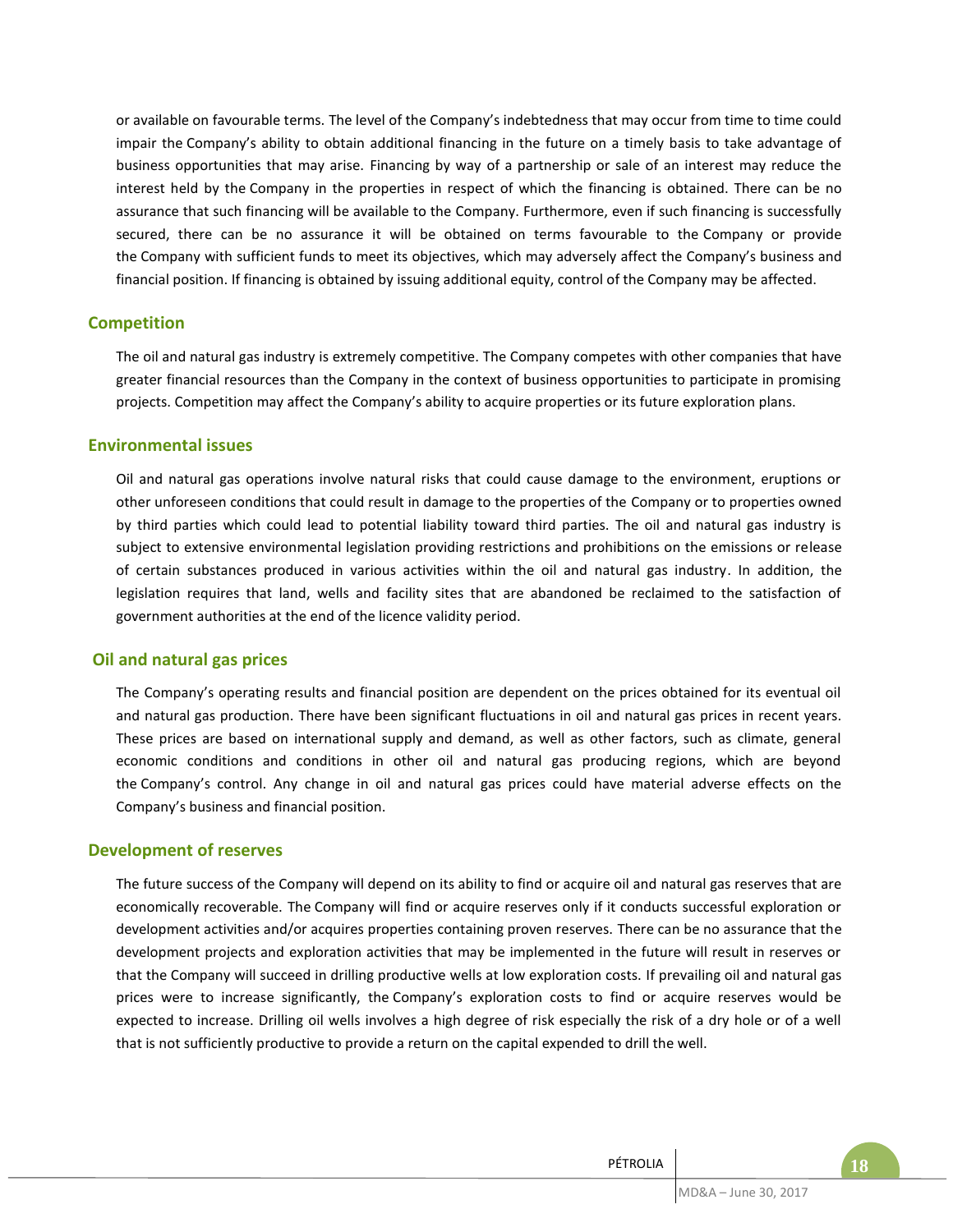## **Insurable risks**

Where possible, the Company will purchase liability insurance that will insure against risks and provide coverage in accordance with industry standards. The Company or the other entities in which the Company will invest can suffer damages resulting from incidents such as fires, blowouts, eruptions, geological formation damage, oil spills as well as personal injury, against which they may not be insured or they may choose not to be insured in light of high premium costs or other reasons. In addition, indemnities could exceed the policy limits. The costs of repairing such damages or paying such indemnities could cause the ongoing operation of the Company's business to become unprofitable and/or impossible.

## **Conflicts of interest**

Certain directors of the Company serve on the boards of other corporations engaged in natural resource exploration and development operations. Such ties could give rise to conflicts of interest. In making any decisions involving the Company, these directors will satisfy their duties and obligations to deal fairly and in good faith with the Company and the other entities. In addition, these directors will disclose their interest and refrain from voting on any matter that could give rise to a conflict of interest.

## **Permits, licences and approvals**

The Company's business requires permits and licences from government authorities. There can be no assurance that the Company will obtain all the permits and licences required to continue exploration operations. In addition, if the Company commences commercial operation of an exploration property, it must obtain and comply with all the necessary permits and licences. There can be no assurance that the Company will be able to obtain or comply with the requirements of such permits and licences.

## **Title to property**

While the Company has taken reasonable steps to ensure it has good and valid title over its properties, there can be no assurance that title to such properties will not be disputed or challenged. Third parties may have valid claims with respect to the Company's properties.

## **Litigation**

The Company may be held liable for pollution or for other risks for which it cannot be insured or for risks it may choose not to insure in light of high premium costs or other reasons. Payments of amounts in respect thereof may result in the loss of assets of the Company.

## **Regulatory impact**

The oil and natural gas industry is subject to controls and regulations established by the various levels of government with respect to prices, royalties, land tenure, production quotas, imports and exports of oil and natural gas, and environmental protection.

Nothing allows us to plan with certainty the impact these control measures and regulations and their amendments will have on the Company's operations.

The oil and natural gas industry is subject to environmental regulations pursuant to a variety of provincial and federal legislation. This legislation provides restrictions and prohibitions on the emission or release of various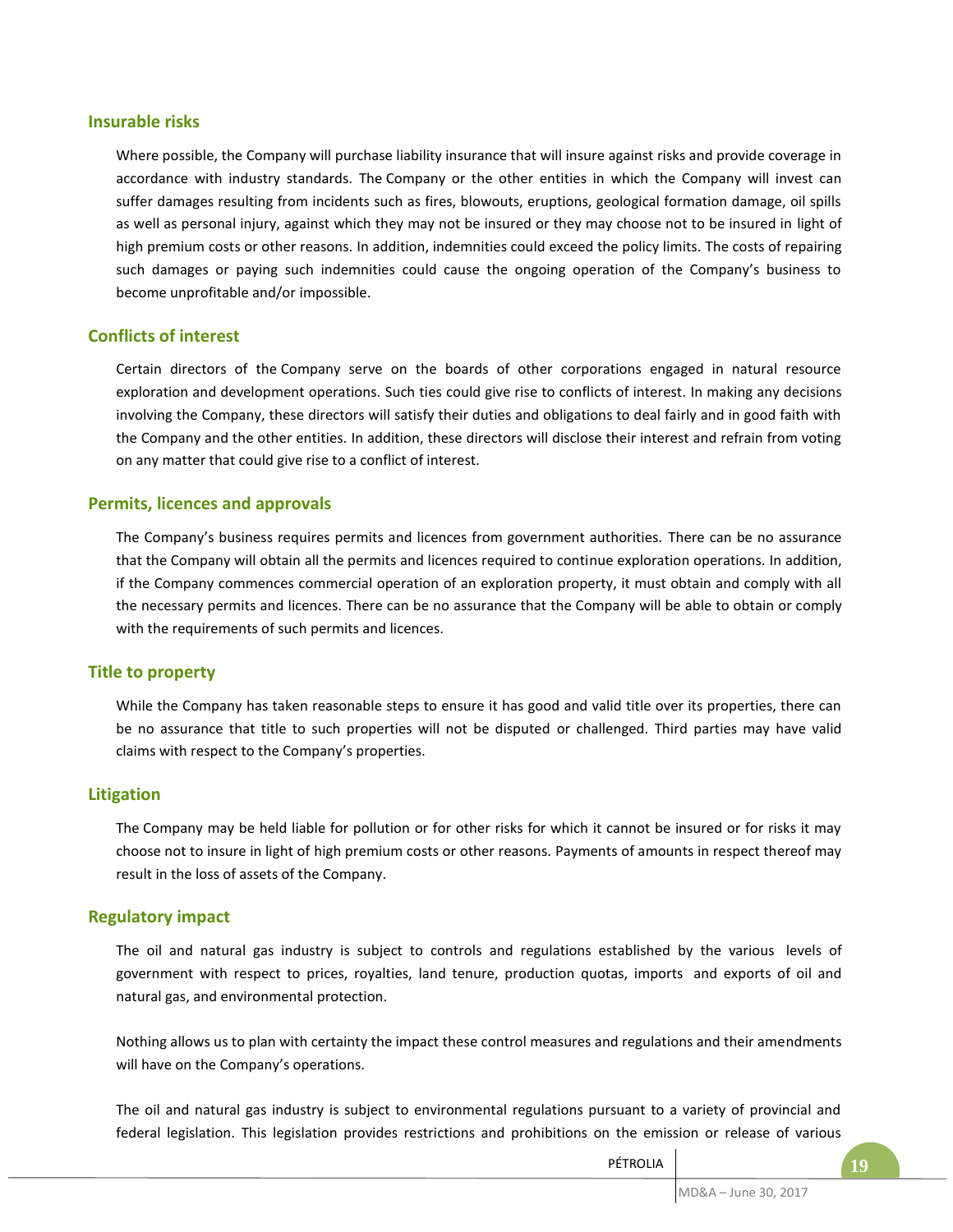substances produced or used in association with certain production activities within the oil and natural gas industry and which affect the costs and location of wells and facilities and the extent to which exploration and development activities are authorized. In addition, the legislation requires land, wells and facility sites that are abandoned to be reclaimed to the satisfaction of provincial authorities. Any breach of such legislation may result in the imposition of fines and penalties, suspension or revocation of necessary licences, permits and authorizations to operate a business and enforcement of civil liabilities for pollution damages. In Québec, environmental issues are governed mainly by the Environment Quality Act (Québec). The act imposes obligations with respect to the environment, disclosure and monitoring. Furthermore, the law sets forth an impact study and broader public consultation process regarding environmental assessment and law enforcement issues.

The royalty program implemented by each province is a significant factor in the profitability of oil and natural gas production. Royalties payable on output are determined by government regulation; they are calculated as a percentage of the gross value of output and, typically, the rate of royalties payable depends in part on the prescribed benchmark price, well productivity, geographical location, field discovery date and the type or quality of the resource produced.

## **Hydraulic fracturing**

The hydraulic fracturing process gives rise to concerns in communities particularly with respect to the drilling fluids used in the fracturing process and their effects on the aquifer, water use in connection with operations, the capability to recycle such water and the seismic effects associated with the process. A number of Canadian provincial governments are currently reviewing aspects of the scientific, regulatory and political framework in which the hydraulic fracturing operations are carried out. At present, most of these governments are taking part in the collection, review and assessment of technical information regarding the hydraulic fracturing process. Pursuant to the new hydrocarbon legislative framework adopted in December 2016, Québec legislation requires that wells and facility sites be built, operated, maintained, abandoned and restored to the satisfaction of the applicable regulatory authorities. The Ministère de l'Énergie et des Ressources naturelles will shortly be issuing regulations governing how hydraulic fracturing is to be carried out under the new legislation.

Although the Company has no way of predicting the impact of any potential regulations on its business, the implementation of new laws, regulations, permits or licences regarding the use or disposal of water, or hydraulic fracturing in general, could increase the Company's compliance costs and the operating and exploration costs of its properties, the litigiation risk and environmental liability of the Company and, in turn, adversely impact the future prospects of the Company and its financial position.

## **Political and social risk**

Oil and natural gas exploration and development activities in the Province of Québec may be subject to opposition from ecologist, environmentalist, aboriginal and even political groups. Demonstrations or acts of civil disobedience could have an impact on the Company's business. There can be no assurance that such activities will not target projects in which the Company holds an interest. Similarly, there can be no assurance as to any attitude or behaviour of a political party or a political group (whether municipal, provincial or federal) that could have an impact on the Company's business.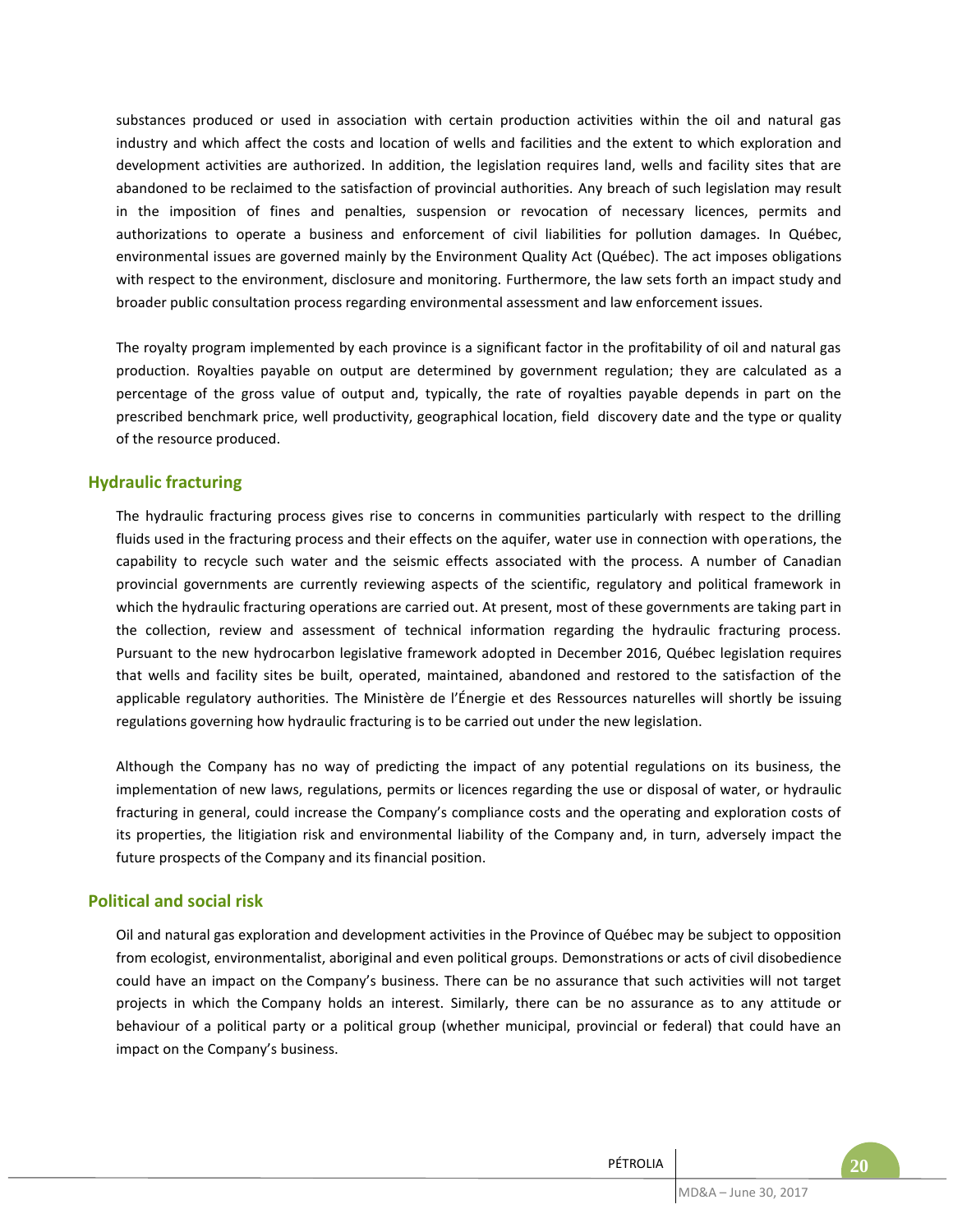## **Land claims**

Some properties may be subject to land claims by First Nations. There can be no assurance that such land claims will not be made against properties in which the Company holds an interest.

#### **Availability of drilling equipment and access**

Oil and natural gas exploration and development activities are dependent on the availability of drilling and related equipment, more specifically in the areas in which such activities are carried out. Demand for such equipment or access restrictions may affect the Company's ability to procure such equipment and may delay any exploration and development activities.

#### **Growth management**

The Company may be subject to growth risks including limitations and pressure on its internal control systems and measures. The Company's ability to manage growth effectively will require it to continuously implement and improve its operating and financial systems and expand, train and manage its core workforce. The Company's inability to support such growth could have a material adverse impact on its business, operations and prospects.

#### **International protocols**

Canada has signed international protocols and conventions setting forth certain environment requirements that may adversely affect the Company's business.

#### **Share price volatility**

The price of common shares is subject to changes owing to numerous factors beyond the Company's control, including reports pertaining to new information, changes in the Company's financial position, sales of the Company's shares in the market, Company announcements or oil and natural gas prices. There can be no assurance that the market price of the Company's shares will be protected from such fluctuations in the future.

#### **10. OTHER INFORMATION**

## **Supplemental documents**

Certain supplemental documents, including prior management's discussion and analysis and press releases, are available online at www.sedar.comwww.sedar.com in the documents section or on Pétrolia's website at www.petrolia-inc.com.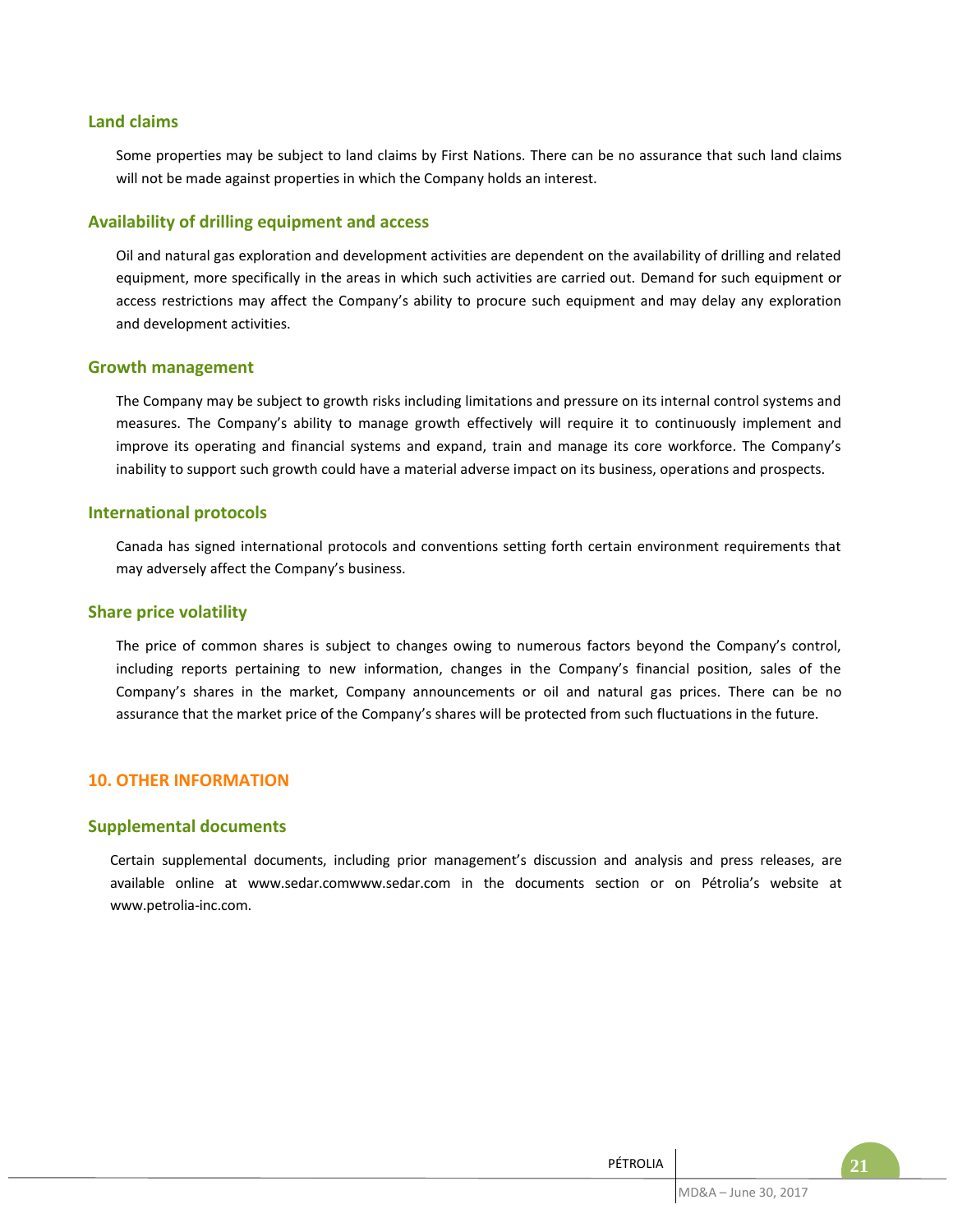## **Regulation 51-102 Section 5.3**

|                                      | Geology | Geophysics | Completion<br>and<br>drilling<br><b>Analysis</b><br>Fracturing |                          |                          | General<br><b>Options</b><br>expenses |                          | Provision                | Site<br>maintenance      | Total   |
|--------------------------------------|---------|------------|----------------------------------------------------------------|--------------------------|--------------------------|---------------------------------------|--------------------------|--------------------------|--------------------------|---------|
|                                      | \$      | \$         | \$                                                             | \$                       | \$                       | \$                                    | \$                       | \$                       | \$                       | \$      |
| Anticosti                            |         |            |                                                                |                          | $\overline{\phantom{a}}$ | 1,567                                 |                          |                          | $\overline{\phantom{a}}$ | 1,567   |
| Gastonguay                           |         |            |                                                                |                          |                          |                                       |                          |                          |                          |         |
| Gaspésia<br>Marcel-Tremblay<br>Edgar |         | 8,693      |                                                                |                          |                          |                                       |                          |                          | $\overline{\phantom{a}}$ | 8,693   |
| Gaspé                                | 2,809   | 4,344      |                                                                |                          | $\overline{\phantom{a}}$ | 3,561                                 | ٠                        | $\overline{\phantom{a}}$ | 1,974                    | 12,688  |
| Bourque                              | 20,378  | 568        | 360,383                                                        | 6,057                    | $\overline{\phantom{a}}$ | 35,033                                | $\overline{\phantom{a}}$ | $\overline{\phantom{a}}$ | 16,286                   | 438,705 |
| Haldimand                            | 1,136   | 284        | 499                                                            | 30,241                   | 3,226                    | 1,635                                 | $\overline{\phantom{a}}$ | $\overline{\phantom{a}}$ | 33,528                   | 70,549  |
| <b>Tar Point</b>                     | -       |            |                                                                |                          | ٠                        | 523                                   | $\overline{\phantom{a}}$ | $\overline{\phantom{a}}$ | 2,475                    | 2,998   |
| Matapédia                            | ٠       | ٠          |                                                                | $\overline{\phantom{a}}$ | $\overline{a}$           |                                       | ٠                        |                          |                          |         |
|                                      | 24,323  | 13,889     | 360,882                                                        | 36,298                   | 3,226                    | 42,319                                |                          | $\overline{\phantom{a}}$ | 54,263                   | 535,200 |

Exploration expenses for the six-month period ended June 30, 2017 are detailed as follows:

Exploration expenses for the six-month period ended June 30, 2016 are detailed as follows:

|                                      | Geology | Geophysics               | Completion<br>et<br>drilling | <b>Analysis</b>          | <b>Fracturing</b>                                    | General<br>expenses | <b>Options</b>           | Provision                | Site<br>maintenance      | Total   |
|--------------------------------------|---------|--------------------------|------------------------------|--------------------------|------------------------------------------------------|---------------------|--------------------------|--------------------------|--------------------------|---------|
|                                      | \$      | \$                       | \$                           | \$                       | \$                                                   | \$                  | \$                       | \$                       | \$                       | \$      |
| Anticosti<br>Gastonguay              |         |                          | $\overline{a}$               | ٠                        | $\overline{\phantom{a}}$<br>$\overline{\phantom{0}}$ | 1,321               |                          |                          | $\overline{\phantom{a}}$ | 1,321   |
| Gaspésia<br>Marcel-Tremblay<br>Edgar |         |                          |                              |                          |                                                      |                     |                          |                          |                          |         |
| Gaspé                                | 38,484  | 3,615                    | 5,264                        |                          | $\overline{\phantom{a}}$                             | 21,501              |                          | $\overline{\phantom{a}}$ | 1,241                    | 70,105  |
| Bourque                              | 10,305  | 9,072                    | 119,707                      | 2,112                    | $\overline{\phantom{a}}$                             | 2,459               |                          | $\overline{\phantom{a}}$ | 2,552                    | 146,207 |
| Haldimand                            | 4,753   | 370                      | 432,509                      | 11,696                   | $\blacksquare$                                       | 45,971              | $\overline{\phantom{0}}$ | $\overline{\phantom{a}}$ | 65,598                   | 560,897 |
| <b>Tar Point</b>                     | ٠       | $\overline{\phantom{0}}$ | $\overline{\phantom{0}}$     | $\overline{\phantom{a}}$ | $\sim$                                               | 358                 | $\overline{\phantom{0}}$ |                          | 1,347                    | 1,705   |
| Matapédia                            |         |                          |                              | $\overline{\phantom{a}}$ | ٠                                                    |                     |                          |                          |                          |         |
|                                      | 53,542  | 13,057                   | 557,480                      | 13,808                   | $\blacksquare$                                       | 71,610              |                          | $\blacksquare$           | 70,738                   | 780,235 |

## **Règlement 51-102 section 5.4**

*Information regarding shares issued, stock options and warrants as at August 29, 2017*

Common shares: 108,399,683 shares are issued and outstanding.